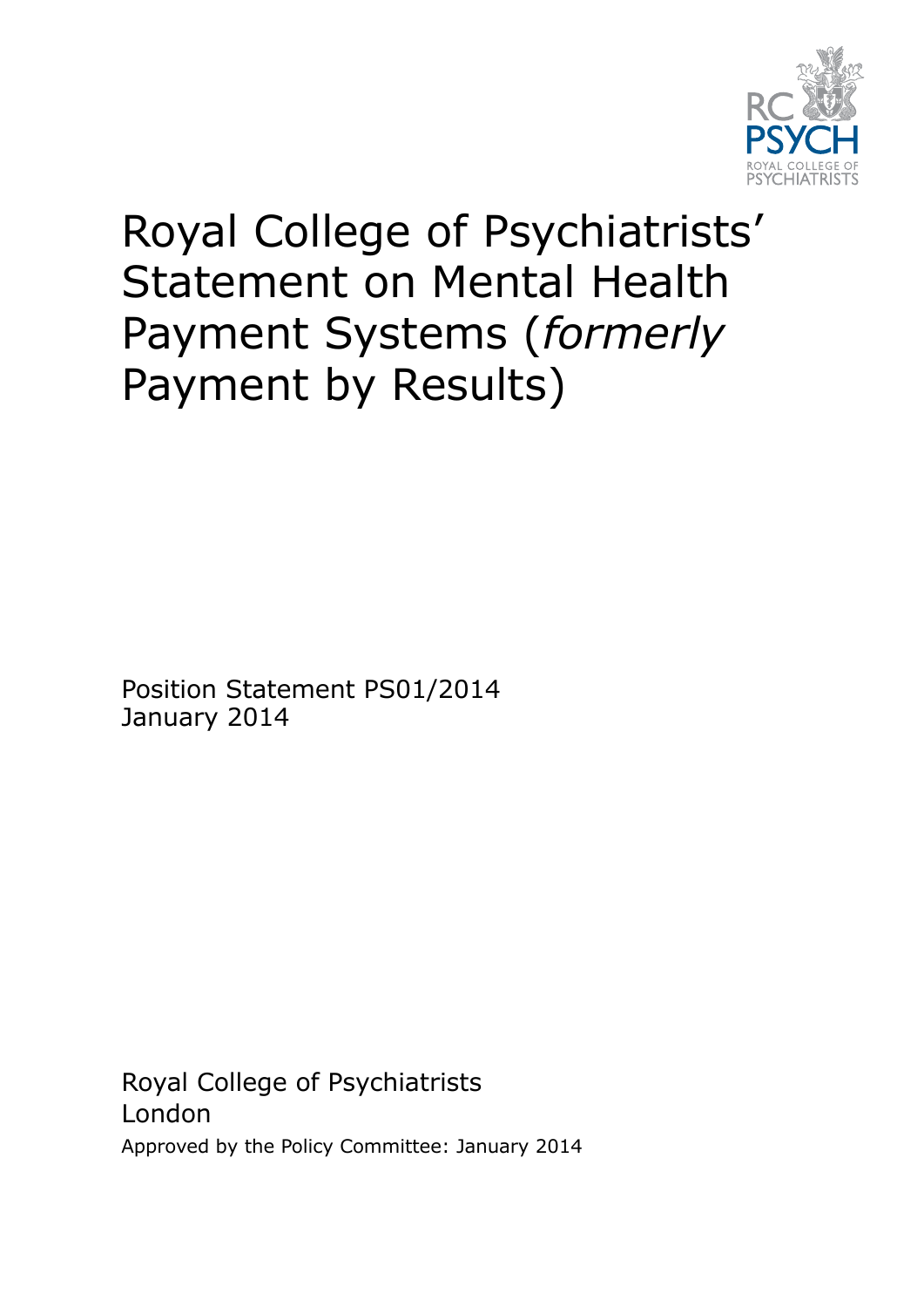## **Royal College of Psychiatrists Statement on Mental Health Payment Systems (***formerly* **Payment by Results) 2014**

## **Introduction**

In 2012/13 the NHS mandated national currencies for much of adult mental health services in England. The currencies consist of 20 Clusters, each of which are a global description of a group of people with similar characteristics as identified from a holistic assessment and rated using the mental health clustering tool (MHCT). Each Cluster is linked to a set of interventions (Care Packages) which have a total cost, and for which a tariff would be paid once the system is 'live'. Care Packages are a summary of the types of care to be delivered (often divided into 'core' and 'supplementary'), the time allocated to interventions and the personnel (of appropriate profession and skill level) to deliver them.

## **College Position**

Royal College of Psychiatrists (College) members have provided feedback and discussion on this subject. The views expressed can be summarised in five broad areas:

- 1. The College membership supports a fair tariff, but not the current Clustering model. The concern from members is that the system has not been demonstrated to be valid or reliable. Whilst initial work was carried out (Self and Painter 2009) into the statistical model underpinning the 20 Clusters, further research into clinical validity was recommended. This work has not been done. Adherence to the MHCT process and data quality has been improving, but feedback from members indicates a lack of confidence in the Cluster model as a basis for payment and pricing.
- 2. The Currency must include diagnosis and a wider range of complexity. Whilst Clusters are based partly on scores for symptom items, and ICD-10 diagnosis forms part of the suggested process for allocating a Cluster, College members have expressed concerns that the diagnosis is still a secondary consideration in this system. Diagnosis has a high level of reliability, validity and some predictive value. Social, cultural, economic factors and comorbidity all have enormous impact on mental health and the provision of care, but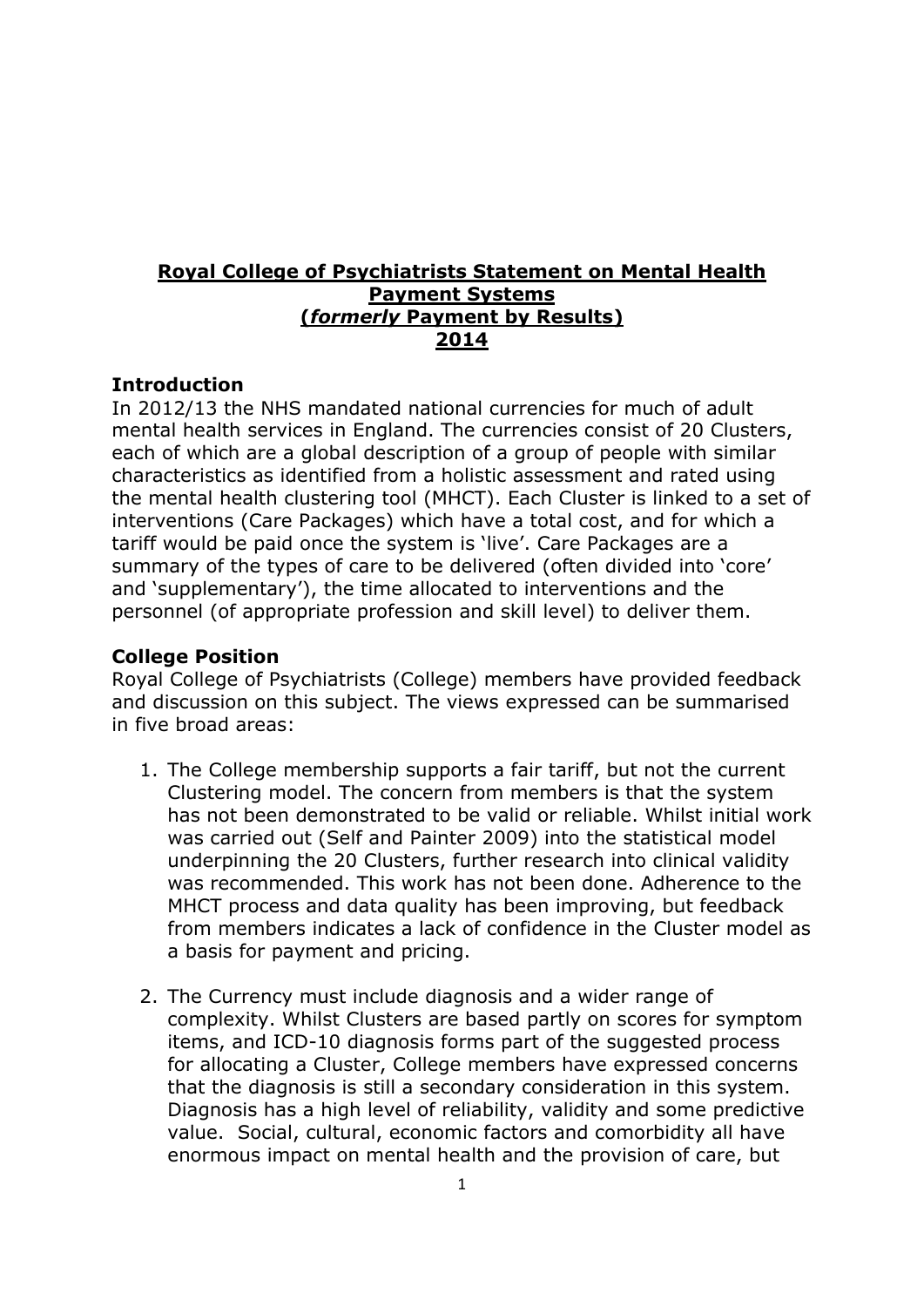are excluded from this Currency. Various specialties have commented on the poor fit between their patients and the Clustering methodology.

- 3. Payment must be sufficient to deliver evidence-based guidelines. There is wide support among College members for embedding best practice into a payment system. Tariffs will need to reflect the cost of providing high-quality care. They must therefore incentivise evidence-based care, better experience, better outcomes, improved integration and improved Value-for-Money.
- 4. There is wide support for the use of a payment system to contribute to better outcomes for patients. Within this, there is support for the use of valid outcome measures, and for an understanding of local variations in costs and outcomes.
- 5. The concern from College members is that the implementation of the current system would risk severe destabilisation, both financially and organisationally.

#### **Current system limitations**

With the current Mental Health tariff system, form came before function clusters developed before, rather than out of, care pathways (e.g. those developed through consultation and expert guidance by NICE). The sample from which the clusters were derived also did not include acute care, rehabilitation care or older adults; the clusters only essentially and inadequately related to the CMHT element of the pathway. There is no evidence that the clusters predict resource use, nor that they are helping to drive improved Value-for-Money. The tariff system does not actively incentivise 'pull through' from high cost out of area placements (which on average cost 65% more than NHS care – taking into account bed price and length of stay – and are of variable quality) and forensic care (Killaspy and Meier, 2010).

Relevant data is needed to profile need and predict resource use. The Mental Health Clustering Tool is one tool, but multi-axial diagnosis and recording of other factors known to lead to increased resource use (English as a second language, carer status, etc) need to be included. Clinical information systems need to enable efficient collection and routine analysis of whether evidence-based interventions are being delivered or accessed. Changes to the Mental Health Minimum Data Set are essential for this to happen, combined with support for clinicians to get this information on to clinical systems without it being an undue administrative burden. In some areas, clinicians are said to be spending as much as 60% of their clinical time entering data into their electronic patient record.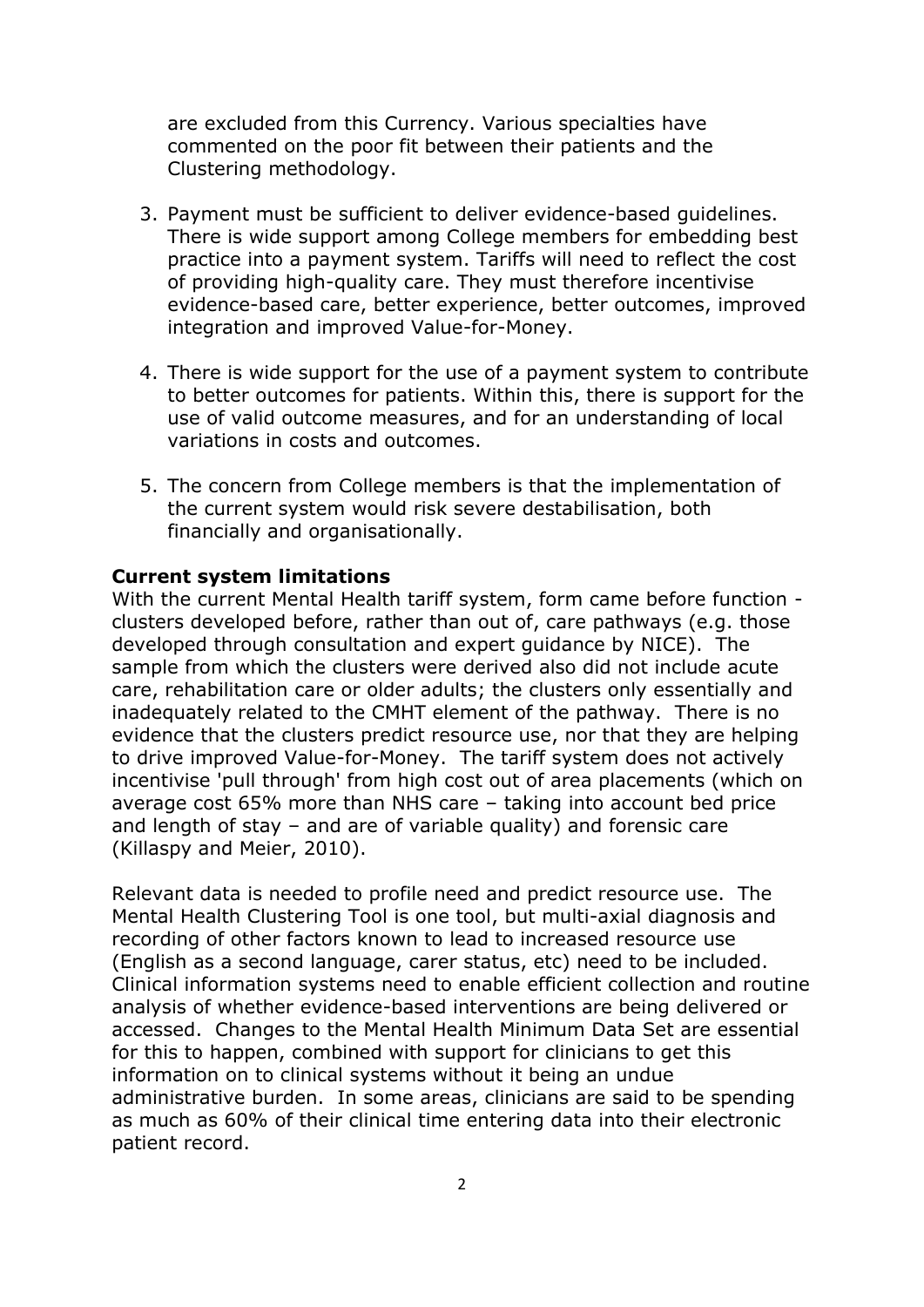## **Responsible Organisations for Payment and Pricing**

From 2014/15, NHS England and Monitor will have joint responsibility for the payment system for NHS-funded care, as set out in the Health and Social Care Act 2012. They assert an "emphasis on putting the patient at the heart of decision-making, and ensuring services are delivered to a high quality, as sustainably as possible". Within the partnership, Monitor and NHS England have different responsibilities (Monitor, NHS England May 2013).

NHS England will be the overall commissioner of health care services and will specify the units of purchase (currencies) for what commissioners buy on behalf of patients.

Monitor is responsible for designing the payment rules and pricing methodologies which govern the flow of funding from commissioners to providers of NHS care from 2014/15 onwards. Monitor states that they will, "over time, create a single coherent system governing the payment of NHS services" (Monitor, NHS England May 2013).

Monitor and NHS England acknowledge that this is against the background of the agenda for improvement in quality, innovation, productivity and prevention (QIPP) which is driven by the need to make savings in the region of £20 billion by 2015. NHS organisations are also under pressure to improve or maintain safety (Francis Report, November 2011) and to accelerate the adoption of innovations.

#### **Limitations of Incentivising by Payments Alone**

Monitor and NHS England recognise that the payment system alone cannot bring about all the changes the NHS needs. Nor is it the only lever enabling change in the NHS. Other incentives are being explored: quality and safety, reputational, inherent behavioural and organisational. There is work taking place to engage clinicians in detailed understanding of effective incentives that would improve outcomes.

Monitor and NHS England state that for some types of care, patient choice and competition may also have a role to play in effecting change, and work is proceeding to ensure alignment with the monitoring function of the Care Quality Commission (Monitor, NHS England May 2013).

#### **Transparency**

Any payment system for Mental Health needs to be informed by accurate information on the services provided, and the costs and quality of what is being commissioned. Transparency of the evidence base, the description of what a service provides, the cost of this provision and its quality are key areas for allowing a payment system to operate fairly and to encourage improvement.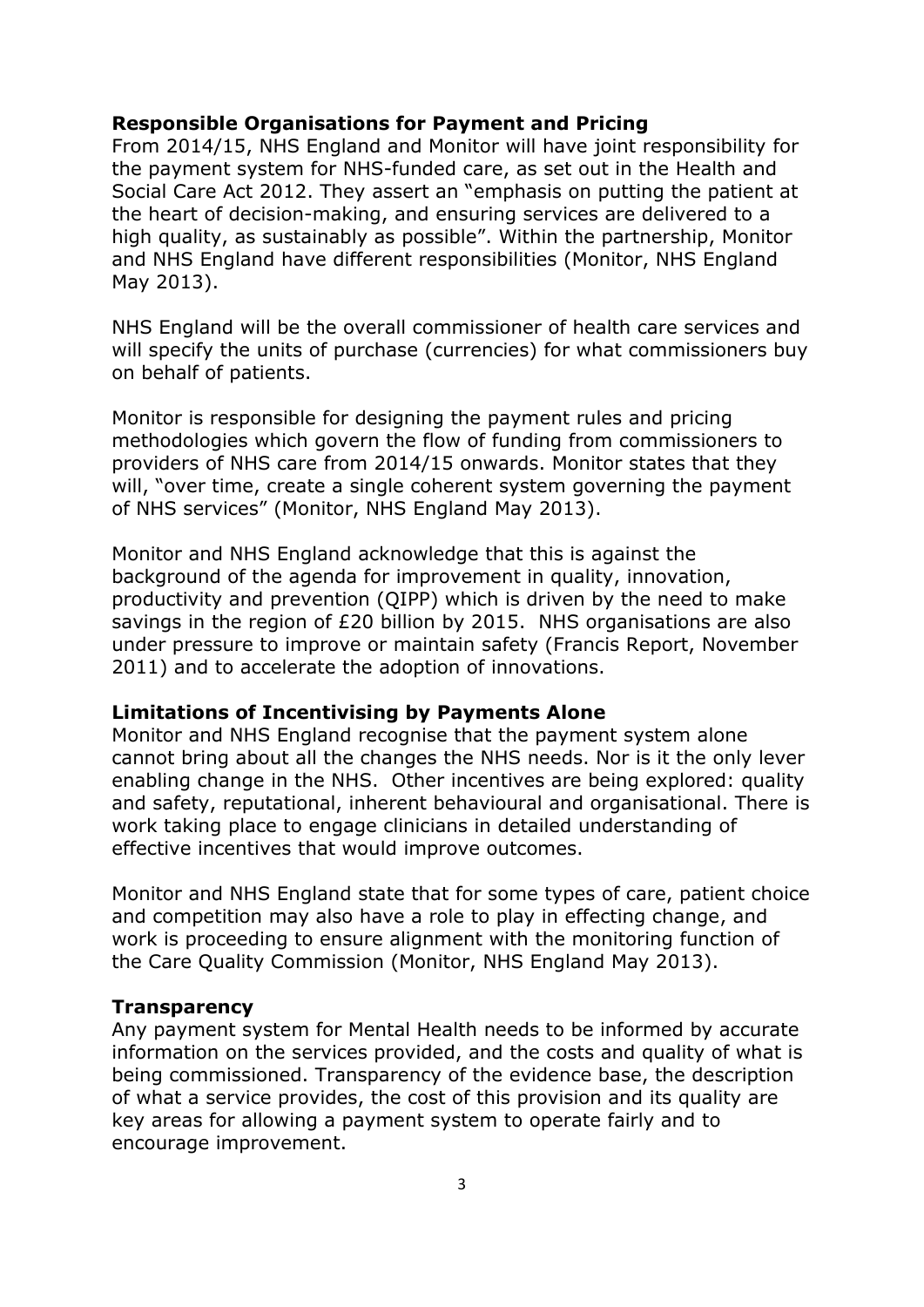Embedding best practice is strongly supported by clinicians; service provision should be based on the best available evidence and income should be at a level that supports this. There is a need therefore for College members to contribute to the design of Care Packages and services, and to the audit and evaluation of services to demonstrate adherence to best practice.

Standardisation of meanings and descriptions of services may bring about a clearer understanding for commissioners and providers wishing to explore best practice and benchmarking fairly. Wide variations exist in the actual work, goals, and personnel of nominally identical services. This is not to say that there is an expectation of uniformity of service delivery, but differences in service provision need to be reflected in differing descriptions. College members are well placed to lead on collaborating nationally on defining clear service descriptors.

Patients, advocates, carers and employees need to have access to clear and accurate descriptions of the range of services provided. Holding services to account if they fail to achieve minimum expectations would be a vital part of the discourse with commissioners.

Patient choice, where it will be available, must be based on a clear understanding of what is expected from and what is actually provided by a service. One consequence envisaged by Monitor is that patients armed with information on the quality of care could "spark a beneficial rivalry among providers seeking to attract patients" (Monitor, NHS England May 2013).

Wide variations exist in the cost of providing similar services around the country. These variations are not understood. They may occur for social and demographic reasons, for clinical severity reasons or because of variations in efficiency. It is likely that few psychiatrists entered the profession to become part-time accountants. It is though a key area for College members to be involved in, so that clinicians and finance leaders can work together towards the same shared organisational goals rather than in their professional silos.

Monitor states that it believes legitimacy is achieved by basing policy on the "best available evidence and being transparent. The National Tariff must be based on the best available data, include a clear methodology, and encompass appropriate rules and guidance". It undertakes to base policy decisions on "evidence from commissioners, providers, clinicians and technical experts" (Monitor, NHS England May 2013).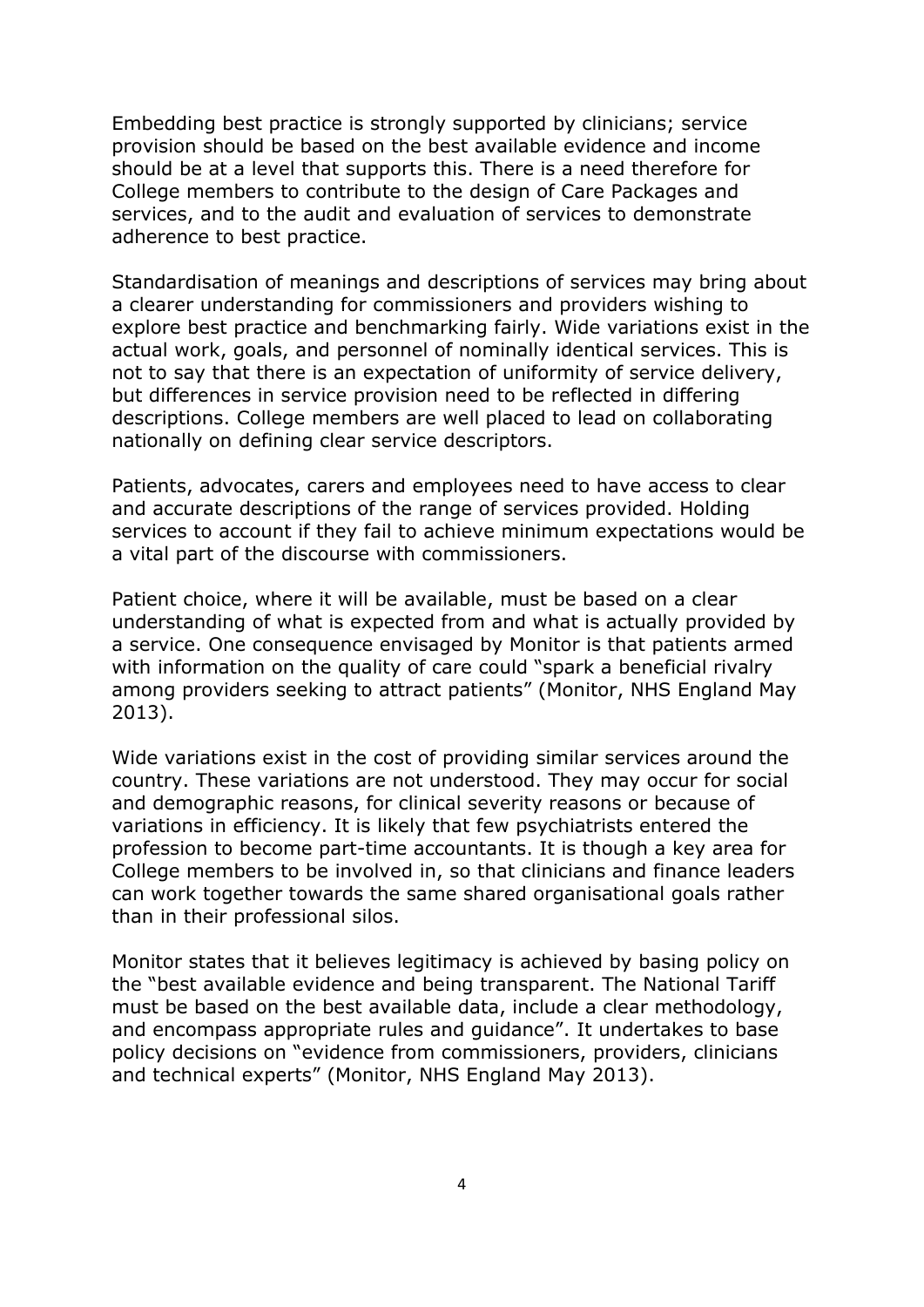## **Pricing**

Organisations will fail to solve the 'cost and quality problem' as long as clinical and finance leaders continue to work in professional silos. They need to work together in partnership, both aiming for the same shared organisational goals.

Monitor will publish the results of joint work in the National Tariff. This will set out the services and their national prices, how these prices are calculated and the rules associated with payment. In carrying out these tasks, NHS England states that it is guided by its "mandate, its clinical priorities and, above all, its commitment to understand and act on the needs of patients". Monitor states that it is "guided by its primary duty to protect and promote the interests of people who use health care services".

## **Outcomes**

At the present time, 'Payment by Results' in the Acute Sector has paid for activities, not patient outcomes. As it stands, the model of Clusters and Care Packages would have a similar approach. Monitor and NHS England acknowledge that "there are few types of care in which paying for activities is sufficient to encourage the best patient outcomes". There is a 'Quality and Outcome' group with clinical membership providing evidence to the Department of Health, and there have been a number of areas of progress.

A Patient rated outcome measure (PROM) in the form of the Warwick and Edinburgh Mental Well-being Scale – Short Version (SWEMWBS) - and a Clinician-rated outcome measure (CROM) in the form of HoNOS 4-factor tool are being piloted at a number of sites around England. In addition, recovery-based tools and the 'Friends and Family' test are being explored for their suitability for piloting.

Feedback from College members has been positive about the development and implementation of outcome measures. Concerns exist about the burden of data collection, but the concept of capturing objective evidence of effectiveness has wide support.

## **'Year of care' approaches**

An important issue is the integration of mental health service provision with primary care, to strengthen liaison at all points of the pathway to improve the physical health care outcomes of the mentally ill, i.e. to reduce premature mortality, and also to improve outcomes for those with physical illness with unaddressed mental health problems. College members have concerns that Clusters and their transition protocols do not address this sufficiently.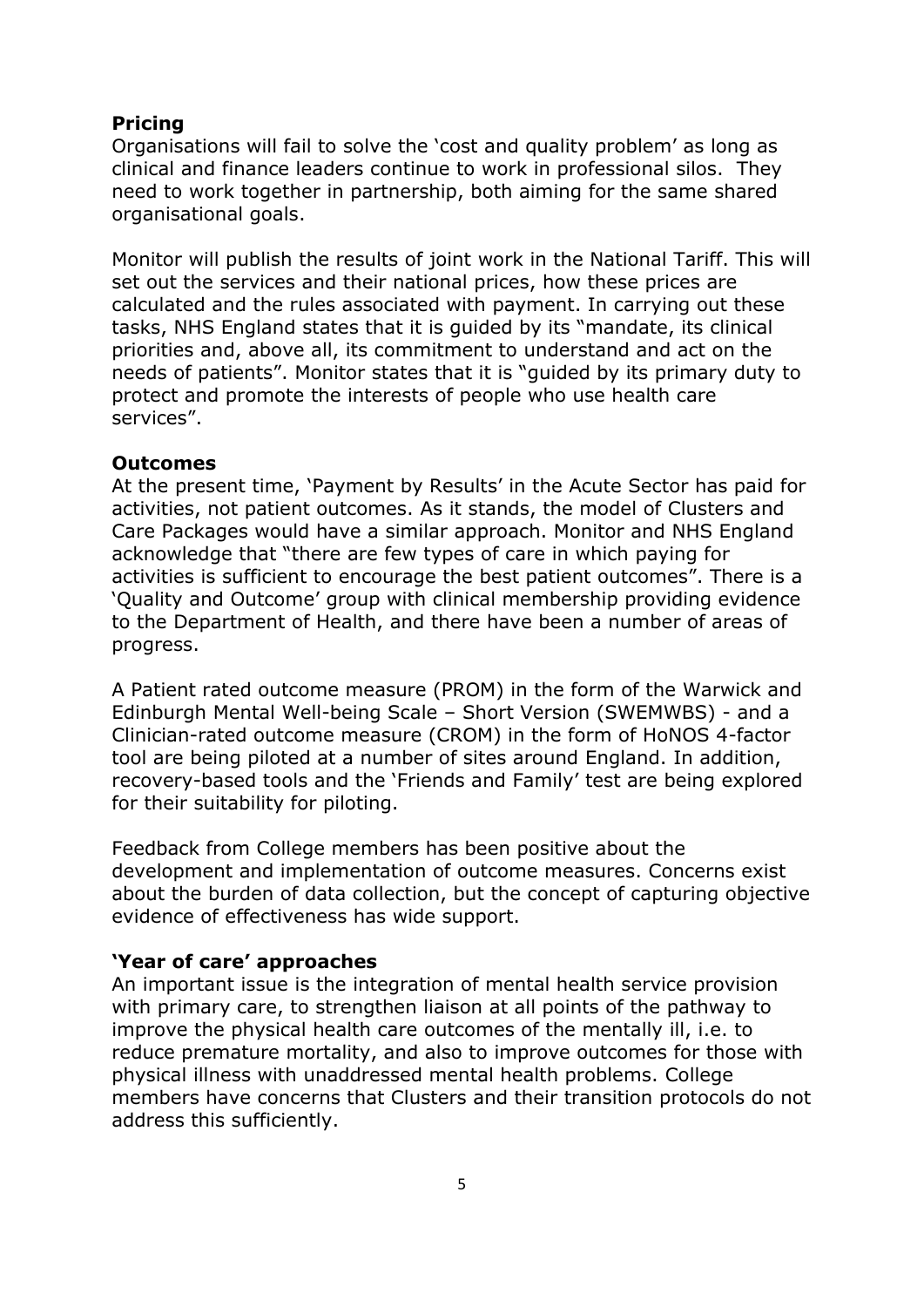A longer timeframe for providing integrated care is required. A 'year of care' approach exists as a method of creating a currency for chronic complex conditions requiring multiple agencies; diabetes and cystic fibrosis are two examples. This long-term approach is adopted in the Forensic version of currency using five 'forensic pathways', with some pathways expected to involve two or more years of in-patient treatment. This way of using longer timeframes or whole pathways may be a more stable way of costing and pricing a predictable set of complex needs.

#### **Financial Risk**

In developing the payment system to promote value for patients Monitor and NHS England state that they must be mindful of the allocation and management of risk: "If a provider receives from commissioners less than it costs that provider to deliver good quality care, it becomes increasingly at risk financially. But without incentives to manage provider costs and limit commissioner spending, the affordability of NHS funding overall is compromised. In seeking to achieve a sustainable balance, the design of the payment system must reflect that different payment approaches allocate risk differently between providers and commissioners". Around 20% is to be taken out of the current system over the next three years. Unless our tariff and supporting intelligence systems incentivise economic remodelling within an integrated pathways framework, there is a huge danger that quality will be compromised.

#### **Informatics**

Good patient-level cost and quality data are essential for aligning the payment approaches with priority clinical outcomes and running an economic, efficient and effective health care organisation. Monitor state that they aim to improve the flow of accurately coded and allocated cost data, for example through patient-level information and costing systems (PLICS), and associated quality data. They state that they intend to use this data to inform national prices and rules for price-setting and payment. They also intend to publish better data on cost and quality to support commissioners and providers in making local payment decisions. College members have fed back that data collection for Cluster allocation, outcome measures and Care Package delivery is time-consuming work that detracts from clinical time. Information Technology is in variable states around the country, but most feedback highlights the inadequacy of systems to cope with the smooth operation of this system.

## **Specialties**

## **Child and Adolescent Mental Health Services (CAMHS)**

CAMHS are developing needs-based clusters separately from the standard model. They are aiming to develop an algorithm to support clustering. The group is aiming to deliver a data collection tool that enables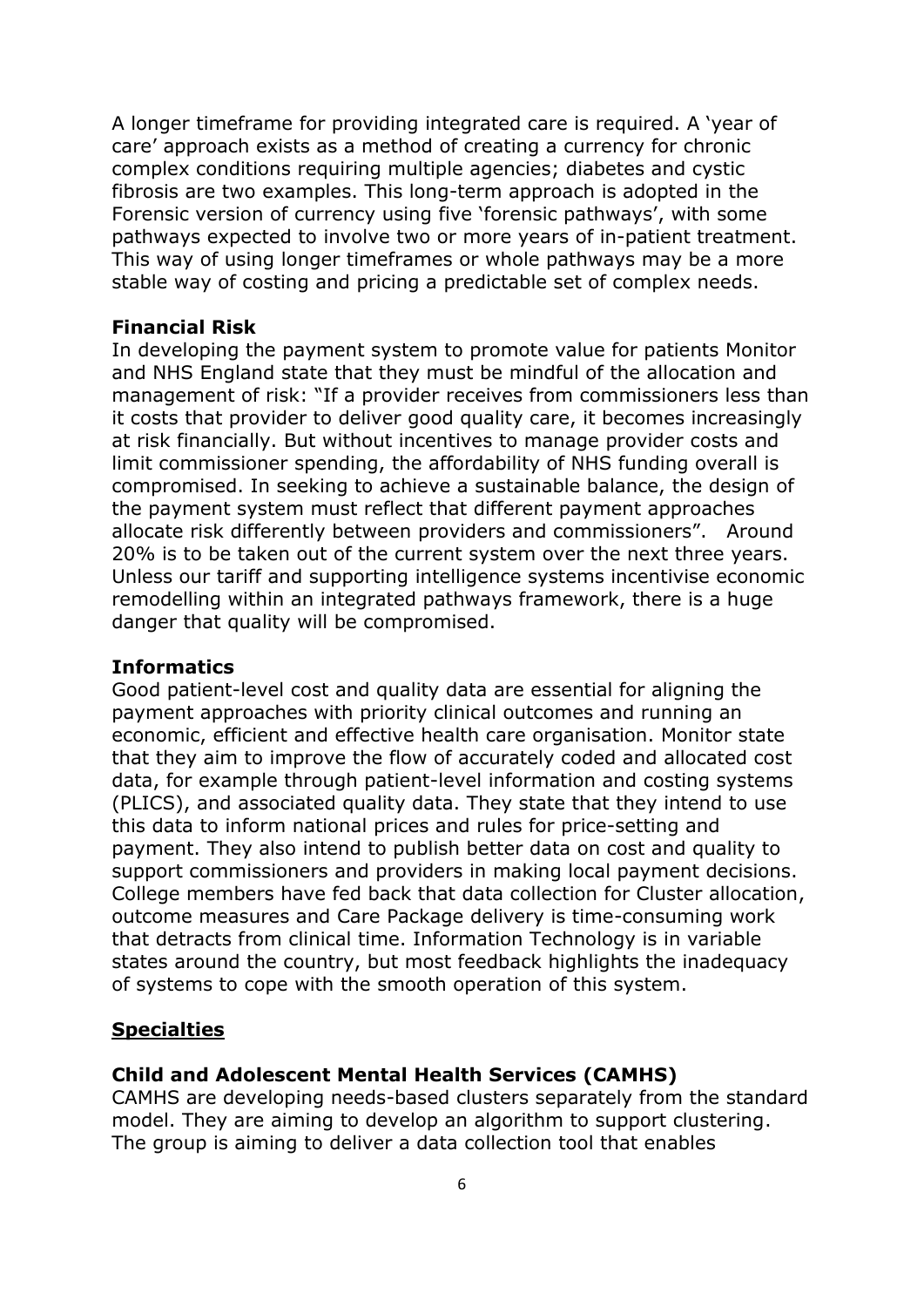clustering and will inform the development of a needs assessment tool. It also aims to work with the Health & Social Care Information Centre to develop the CAMHS minimum data set to allow a payment system to function. It aims to identify appropriate pathways and packages of care and their costings. The CAMHS team recommend an approach to monitoring user outcomes which links to the needs-based currencies and appropriate care.

#### **Forensic**

The Forensic 5 pathway model uses legal status, risk, offence and clinical factors in addition to the standard model to determine the needs of patients within secure services. Work is currently taking place to further develop the data collection tool and procedure, to understand the relationship between Clusters and Pathways, to develop evidence-based care packages linked to the 5 Pathways, and on quality and outcomes measures and finance.

#### **Learning Disability**

The LD model has undergone piloting; feedback included concerns that co-morbidity is not reflected in the current clusters, and that there is too much emphasis on needs and not enough on "assets" and strengths. There is concern that it does not aid personalisation/joint commissioning and there is a need to demonstrate how outcome measures (including the Health Equalities Framework) can be used to differentiate between clusters and the interventions they trigger.

#### **Psychological Medicine**

This is the most recent addition to the Payment Systems approach; currently a group is exploring ways in which the complexity of mental health and physical health co-morbidity can be captured in a way that ensures best practice is supported through appropriate funding.

#### **Rehabilitation Psychiatry**

Rehabilitation services play a pivotal role within the mental health system as a whole, particularly in relation to demand management within acute inpatient and forensic mental health settings. For example, around 20% of service users in inpatient mental health rehabilitation beds are referred from inpatient secure services (Killaspy et al., 2013). Ineffective management of flow through the rehabilitation service 'steps' results in huge expense at the very 'top end' of the system. Getting the configuration of and flow through rehabilitation services right within a local mental health system is absolutely critical to ensuring that the system works. Incentivising good care and use of local services rather than out-of-area treatments, with all of their drawbacks, is key. This care pathway, and how it might best lend itself to tariff-based payments, is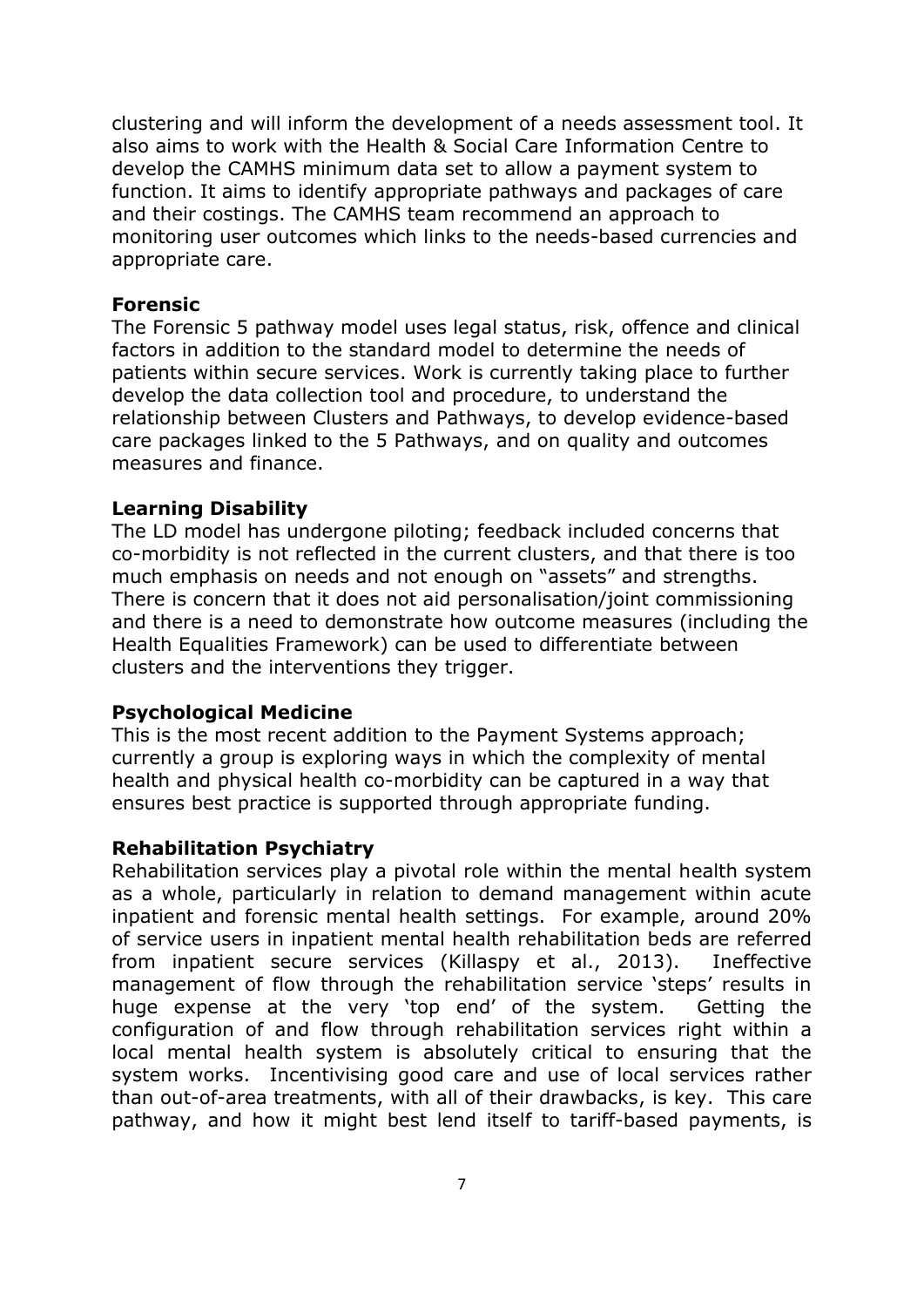## currently in development. **(A paper outlining the case can be found in Appendix 1)**.

## **Ongoing work**

This is an evolving process and this statement is an expression of the views of the College at this time. There is engagement between the College and Monitor, NHS England and ministers to continue to communicate the views of College members and inform the evolution of costing and pricing for mental health services.

## **Proposed Next Steps**

Given the huge shifts in the financial, policy and operating environment and the transition of responsibility for tariff development from the DH to NHSE and Monitor, a stocktake and forward planning exercise seems timely. It is clear that whatever the tariff system, it must effectively support and incentivise:

- Evidence-based care in line with NICE guidelines and quality standards and improved outcomes;
- Improved access to mental health services;
- Improved access to physical healthcare and a reduction in premature mortality;
- Care in the least restrictive setting that delivers recovery-based outcomes;
- Whole-system service redesign this will be the only safe means by which significant QIPP (Quality, Innovation, Productivity and Prevention) requirements can be delivered without adverse impact on quality. A tariff system concerned only with secondary mental health care provision will not be fit for purpose.

The College's strong recommendation is that the tariff system should be designed to support and incentivise the commissioning and delivery of evidence-based integrated care pathways. The MH tariff system should be fully aligned with the pathways recommended by NICE guidelines and quality standards and should incentivise service models that are known to deliver high-quality care, good outcomes and value for money across the health and social care system.

This is work that the College believes can be delivered at pace if there is effective engagement and alignment of key system partners, particularly the Academic Health Sciences Networks and the developing Mental Health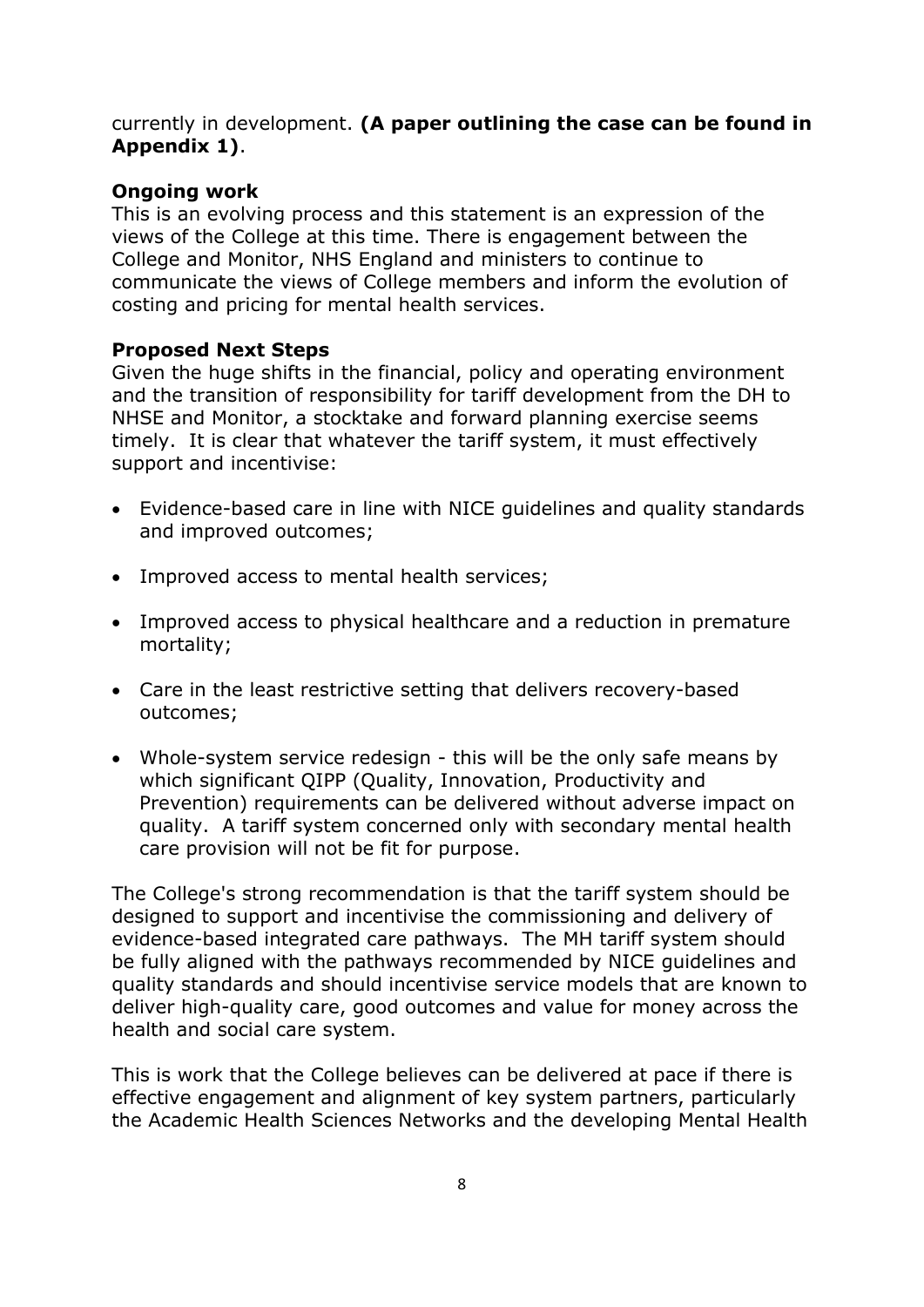Intelligence Network. The College believes that the key next steps should be:

1. To undertake a rapid stocktake and forward planning exercise, engaging all key system partners - Monitor, NHSE, DH, RCPsych, CQC, NICE, ADASS, Clinical Commissioning Network etc - to clarify a shared vision of what the MH tariff system is intended to deliver and a shared commitment to a delivery plan.

2. To review the current tariff development governance structures and membership to ensure adequate and effective representation of all key system elements and robust programme management arrangements.

3. To review the clustering model so that it supports high-quality assessment and formulation practice, identifying a broader range of factors that:

(a) Are known to predict resource use; and

(b) Should be used to ensure access to evidence-based interventions.

4. To agree best practice integrated care pathways based on NICE guidelines and quality standards. These must incorporate physical healthcare to drive a reduction in premature mortality and should incorporate choice considerations.

5. To ensure there is a robust economic case to support commissioning of these pathways.

6. To develop service / economic remodelling tools to help to effect whole-system change to support pathways delivery.

7. To identify the dataset required to analyse, cost and evaluate these pathways and update the MHMDS (Mental Health Minimum Data Set), and also primary care / social care datasets as required.

8. To identify the clinical system functionality required to support pathway delivery and data collection, whilst minimising the administrative burden on clinicians.

9. To identify tariff and contracting models that will incentivise effective commissioning and delivery of these pathways and support intelligent benchmarking.

10. To develop a set of best practice pathway-based tariffs for mental health services.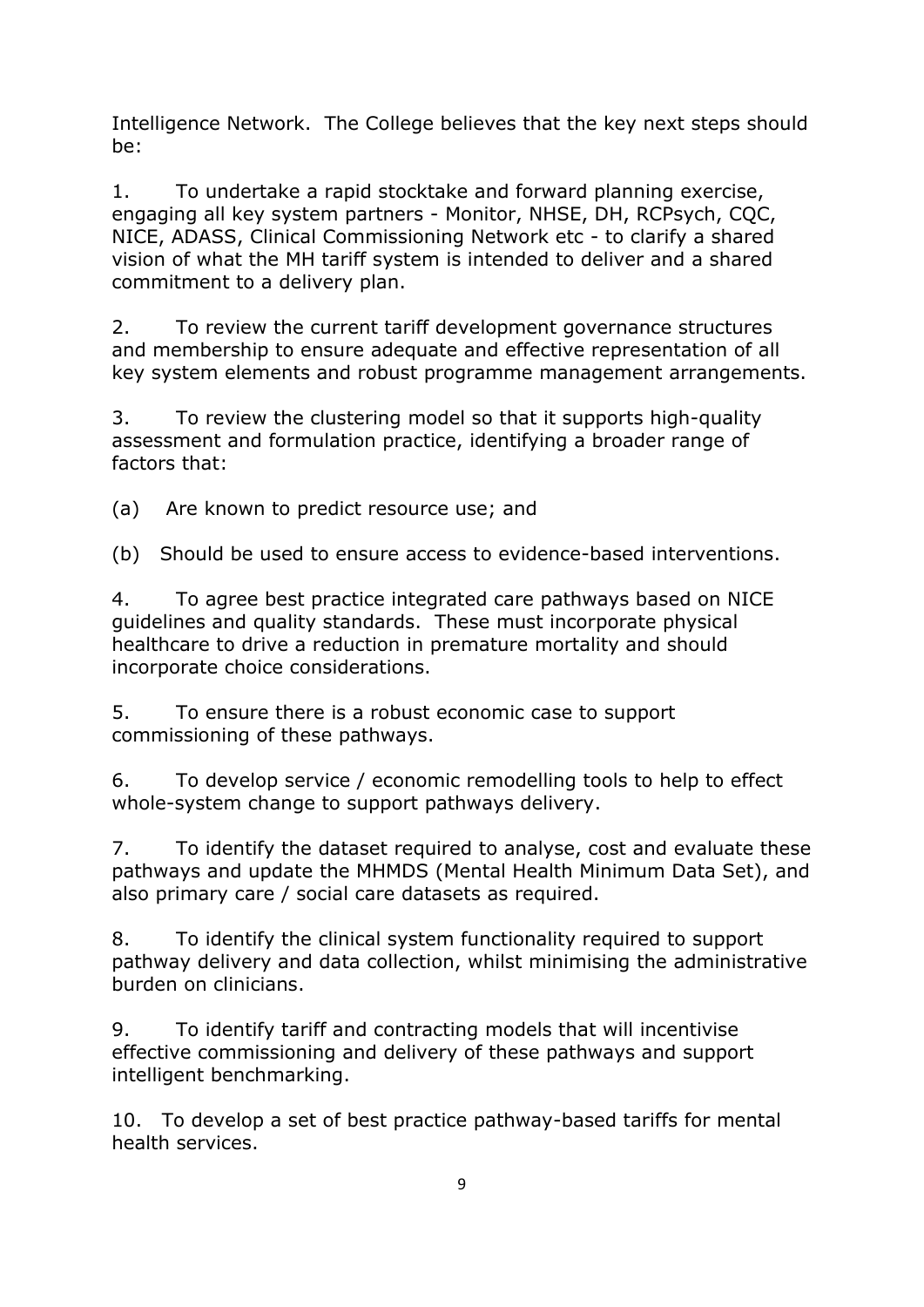## **References**

Francis R (2013) Report of the Mid Staffordshire NHS Foundation Trust Public Inquiry. TSO (The Stationery Office).

Killaspy and Meier (2010) - full ref: Killaspy, H & Meier, R. A Fair Deal for Mental Health Rehabilitation Services, *The Psychiatrist*, 2010, 34: 265- 267.

Killaspy, H., Marston, L., Omar, R., Green, N., Harrison, I., Lean, M., Holloway, F., Craig, T., Leavey, G., and King, M. Service Quality and Clinical Outcomes: an Example from Mental Health Rehabilitation Services in England. *British Journal of Psychiatry*, 2013, 202: 28-34.

Monitor, NHS England (May 2013) *A discussion paper: how can the NHS payment system do more for patients?*

Ronald Self and Jon Painter (2009) Study: To improve and demonstrate the structural properties of the care clusters that form the basis of the PbR currency development programme. Care Pathways and Packages Project.

**January 2014**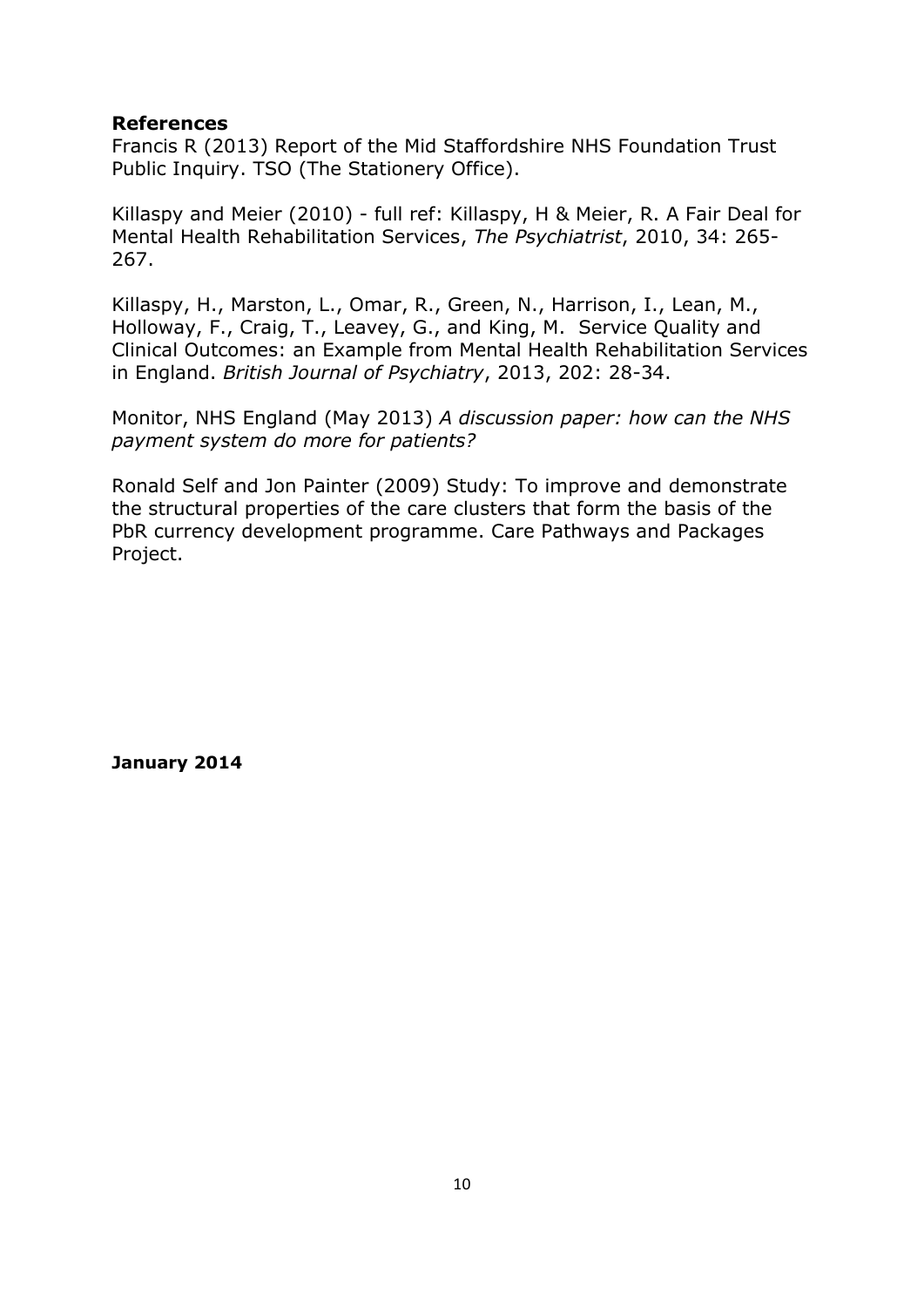## **APPENDIX 1**

## **MH Tariffs and Rehabilitation Services Summary of Concerns and Proposed Way Forward**

Authors:

Dr Sridevi Kalidindi Consultant Psychiatrist in Rehabilitation, South London and Maudsley NHS Foundation Trust Chair, Faculty of Rehabilitation & Social Psychiatry, Royal College of **Psychiatrists** 

Dr Helen Killaspy Consultant Psychiatrist in Rehabilitation, Camden & Islington NHS Foundation **Trust** Professor of Rehabilitation Psychiatry, University College London

Sarah Khan Programme Director – Mental Health Tariff Development, CNWL NHS Foundation Trust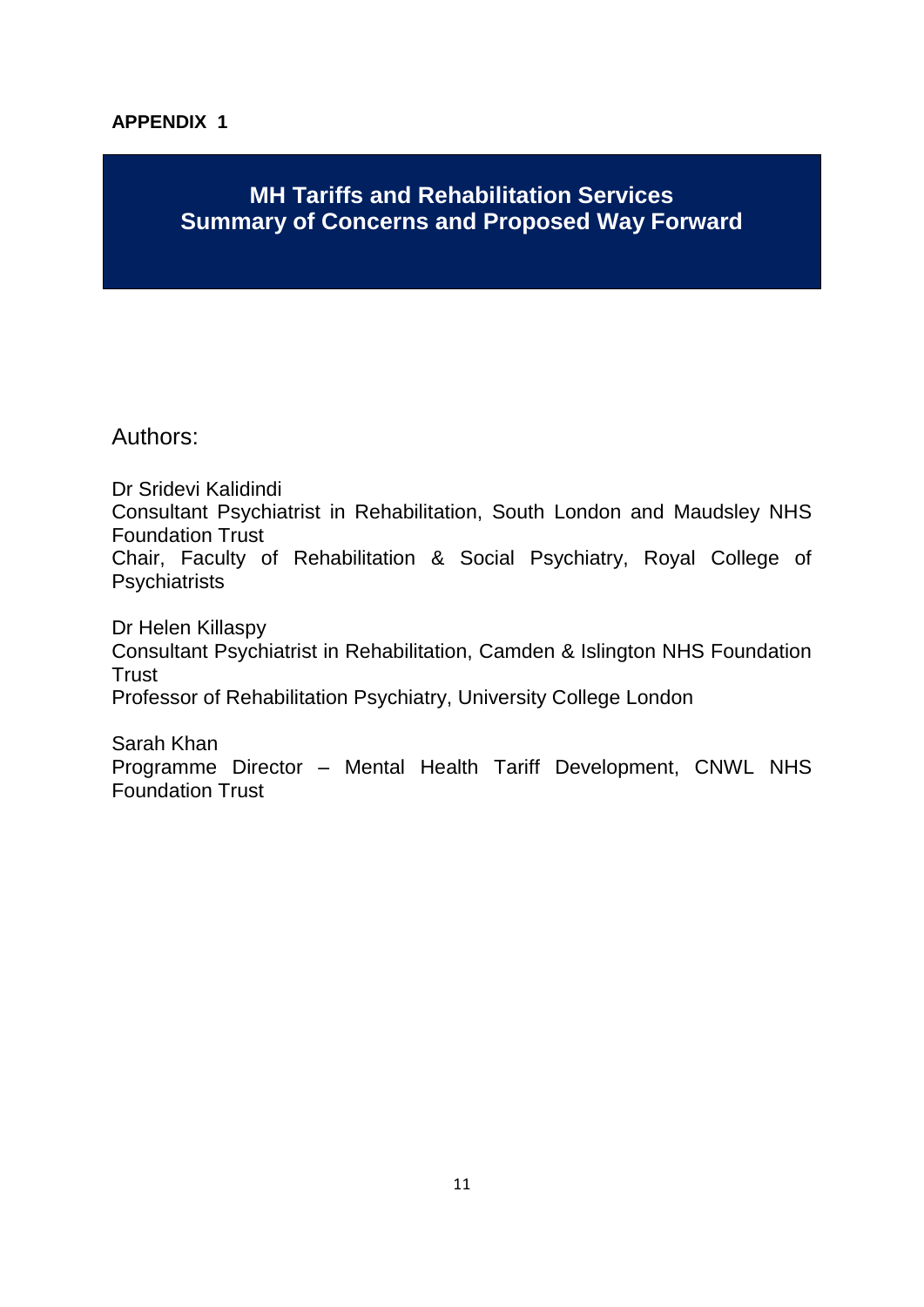| <b>Change History</b> |                |                                                                                                     |                                                 |  |
|-----------------------|----------------|-----------------------------------------------------------------------------------------------------|-------------------------------------------------|--|
| <b>Date</b>           | <b>Version</b> | <b>Summary of Changes</b>                                                                           | Author/Editor                                   |  |
| 8.11.13               | ν1             | Initial draft                                                                                       | Sarah Khan, Helen<br>Killaspy, Sri<br>Kalidindi |  |
| 15.11.13              | v <sub>2</sub> | Updated following comments from the London MH Sarah Khan<br>Tariff Programme leads (WW, AH, FB, TM) |                                                 |  |
|                       |                |                                                                                                     |                                                 |  |
|                       |                |                                                                                                     |                                                 |  |
|                       |                |                                                                                                     |                                                 |  |
|                       |                |                                                                                                     |                                                 |  |
|                       |                |                                                                                                     |                                                 |  |
|                       |                |                                                                                                     |                                                 |  |

## **Approvals**

| Name | Title                       | Approval               | <b>IDate</b> | <b>Version</b> |
|------|-----------------------------|------------------------|--------------|----------------|
|      | Alex Horne London MH Tariff | Amended draft approved | 15.11.13     | v2             |
|      | Programme Clinical Lead     | for circulation        |              |                |
|      |                             |                        |              |                |
|      |                             |                        |              |                |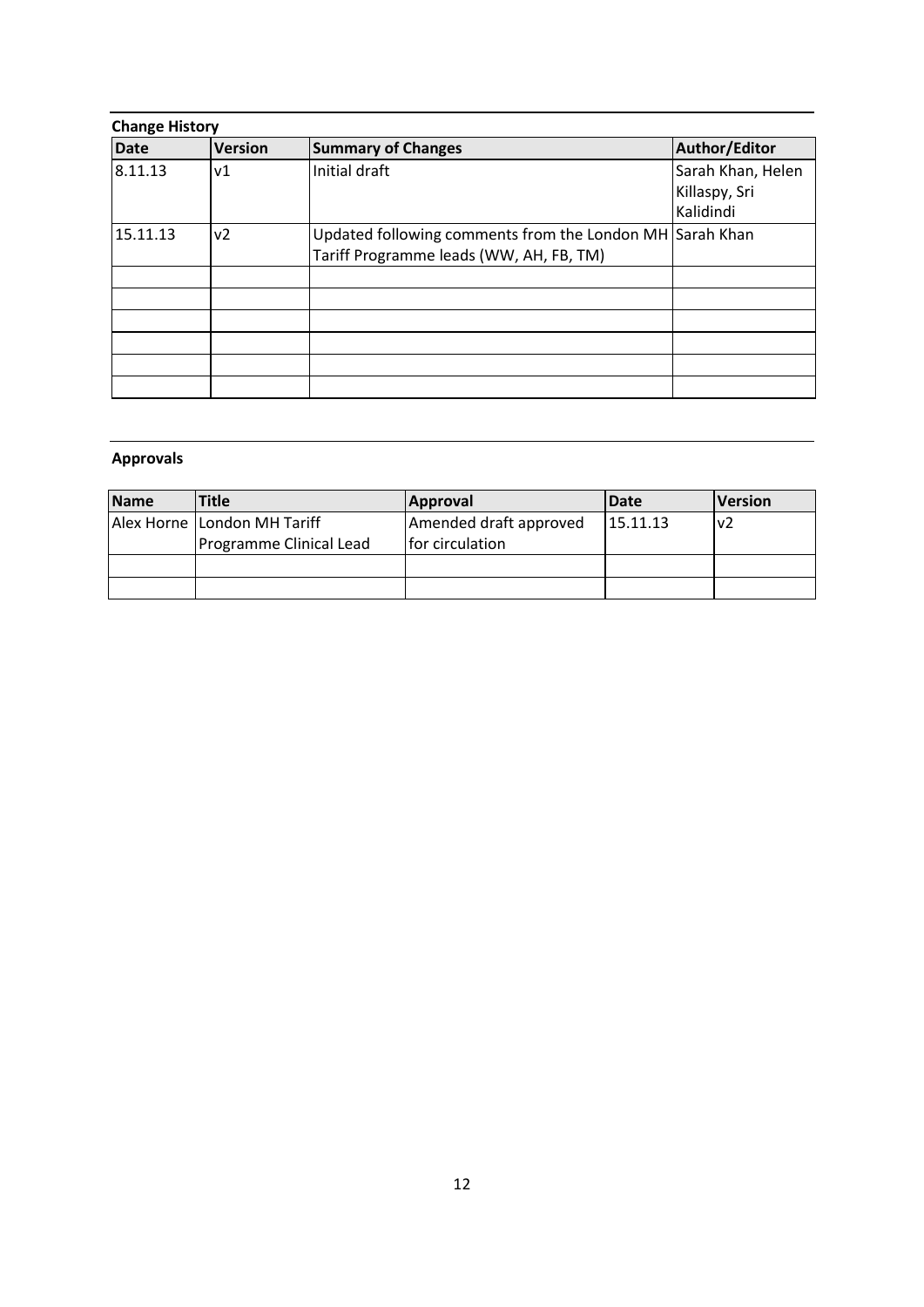## **Executive Summary**

#### **1. Context**

Mental health rehabilitation (rehab) services specialise in working with people whose long term and complex needs cannot be met by general adult mental health services. Use of health and social care resources by this group can be particularly intensive. This relatively small service user population accounts for 25% of the joint mental health and social care spend; this equates to approximately  $£1.5$ bn per annum.<sup>i</sup>

The primary aim of rehab services is to support service users to achieve the highest level of independence they can. This process can, and often does, take a number of years and services are delivered via 'stepped' whole system integrated care pathways – each step representing a further progression towards more independent living. Service users' complex mental health and social care needs are frequently compounded by one or more comorbid conditions, such as physical health and substance misuse problems that complicate recovery.<sup>iiii</sup> Holding a long-term, whole-system integrated pathway view in the planning, commissioning, delivery and evaluation of rehab services is essential to achieving good outcomes and value for money.

Mental health PbR will work to average-price tariffs based on cluster. Such an approach for the rehab service user group is likely to lead to poor commissioning and underfunding of key 'steps' within the pathway, resulting in destabilisation of providers of rehabilitation services and potentially serious failures in care for this vulnerable and high needs group.

Rehabilitation services play a pivotal role within the mental health system as a whole, particularly in relation to demand management within acute inpatient and forensic mental health settings. For example, around 20% of service users in inpatient mental health rehabilitation beds are referred from inpatient secure services (Killaspy et al., 2013). Ineffective management of flow through the rehabilitation service 'steps' results in huge expense at the very 'top end' of the system. Getting the configuration of and flow through rehab services right within a local mental health system is absolutely critical to ensuring that the system works.

#### **2. Risks**

A pan-London meeting of mental health rehabilitation clinical and service leads was held at the end of September 2013. The group identified a number of major risks should the current tariff system be implemented without taking the specific rehab issues into account:

#### **Key risks**

- 1. The average price per cluster assumption
- 2. Varying definitions of what constitutes a rehab service and therefore which services will be 'in' and 'out' of tariff payments.
- 3. Commissioning and management of multiple provider 'stepped' rehab pathways
- 4. The lack of alignment between clusters and the rehab service pathways
- 5. The lack of clarity regarding the interface with forensic tariffs.

The potential impact of these risks is of significant concern:

- Potential destabilisation of the rehab provider market:
- Commissioners failing to commission effective rehab service pathways;
- System levers and incentives for 'pull through' being eroded;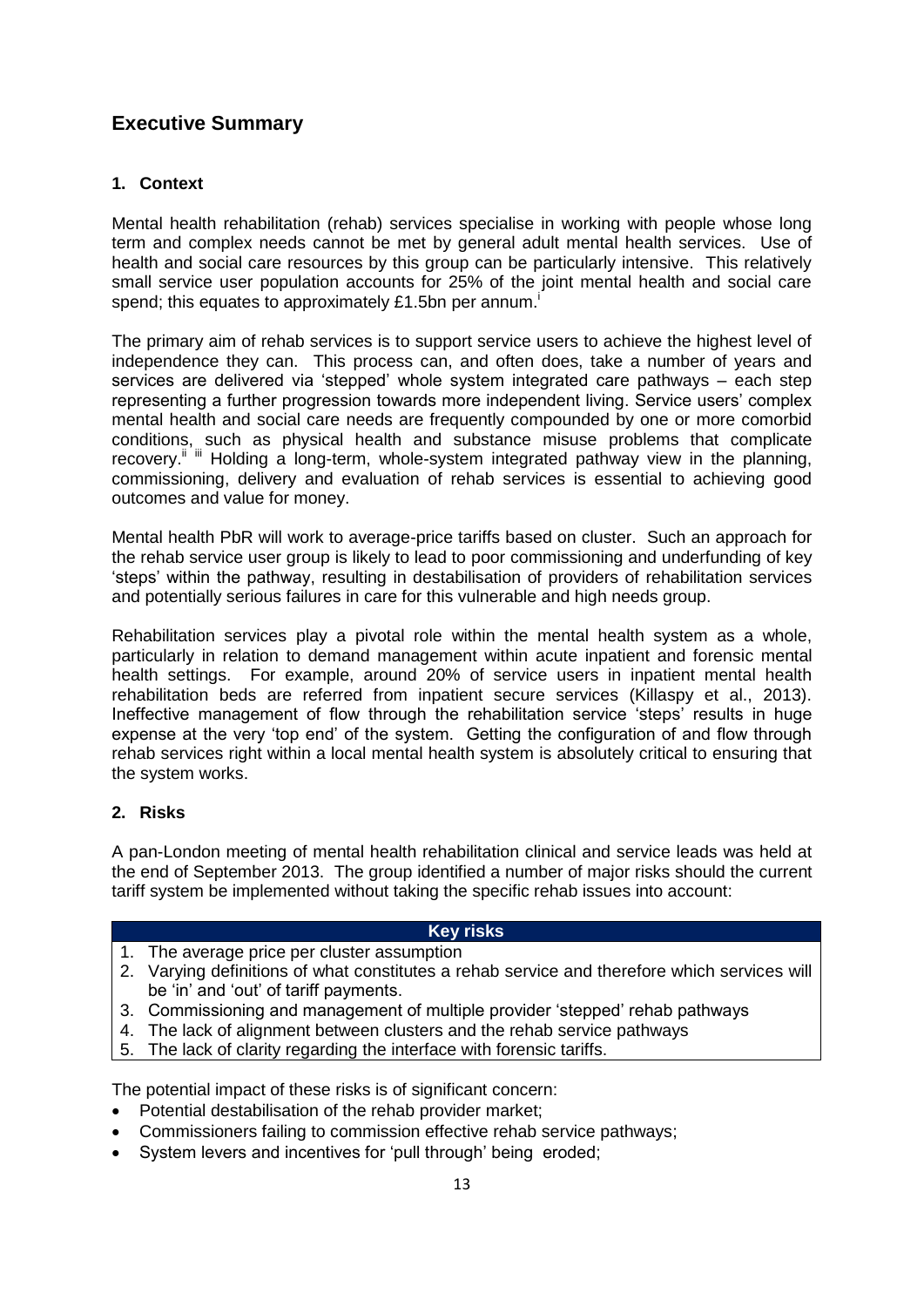- Service users getting 'stuck' in more restrictive care settings, which may be far out of area;
- Spend escalating rapidly, quality of care going down, good outcomes for service users being reduced.

#### **3. Solutions**

The pan-London meeting went on to focus on solutions. There was agreement that a tariff system could and should serve as a very effective lever for incentivising high quality commissioning and provision of rehab services, improving:

- **1.** Quality of care;
- **2.** Delivery of outcomes in particular, supporting service users to achieve their optimum level of autonomy;
- **3.** Service user experience;
- **4.** Integrated working;
- **5.** Least restrictive setting and care closer to home;
- **6.** Value for money;
- **7.** Demand management.

The group agreed that an effective tariff system for rehab services should take as its starting point expert consensus as to what a good rehab pathway looks like – across domains 1-7 above. The JCPMH commissioning guidance and relevant NICE guidelines were thought together to constitute excellent resources that could be used as a starting point.

The group also considered that a 'stepped pathway' approach (akin to the IAPT stepped care model) would be helpful for:

- Understanding costs;
- Understanding flow;
- Identifying appropriate quality and outcome measures.

This approach could also provide rich intelligence to support commissioning and demand management.

#### **4. Next Steps**

Workshop attendees agreed that the key next step will be collection of data in a staged manner to provide relevant figures by way of evidence of the issues raised in this paper.

The London Currencies Development Programme, in partnership with the Royal College Rehab Faculty, is in an excellent position to lead this work.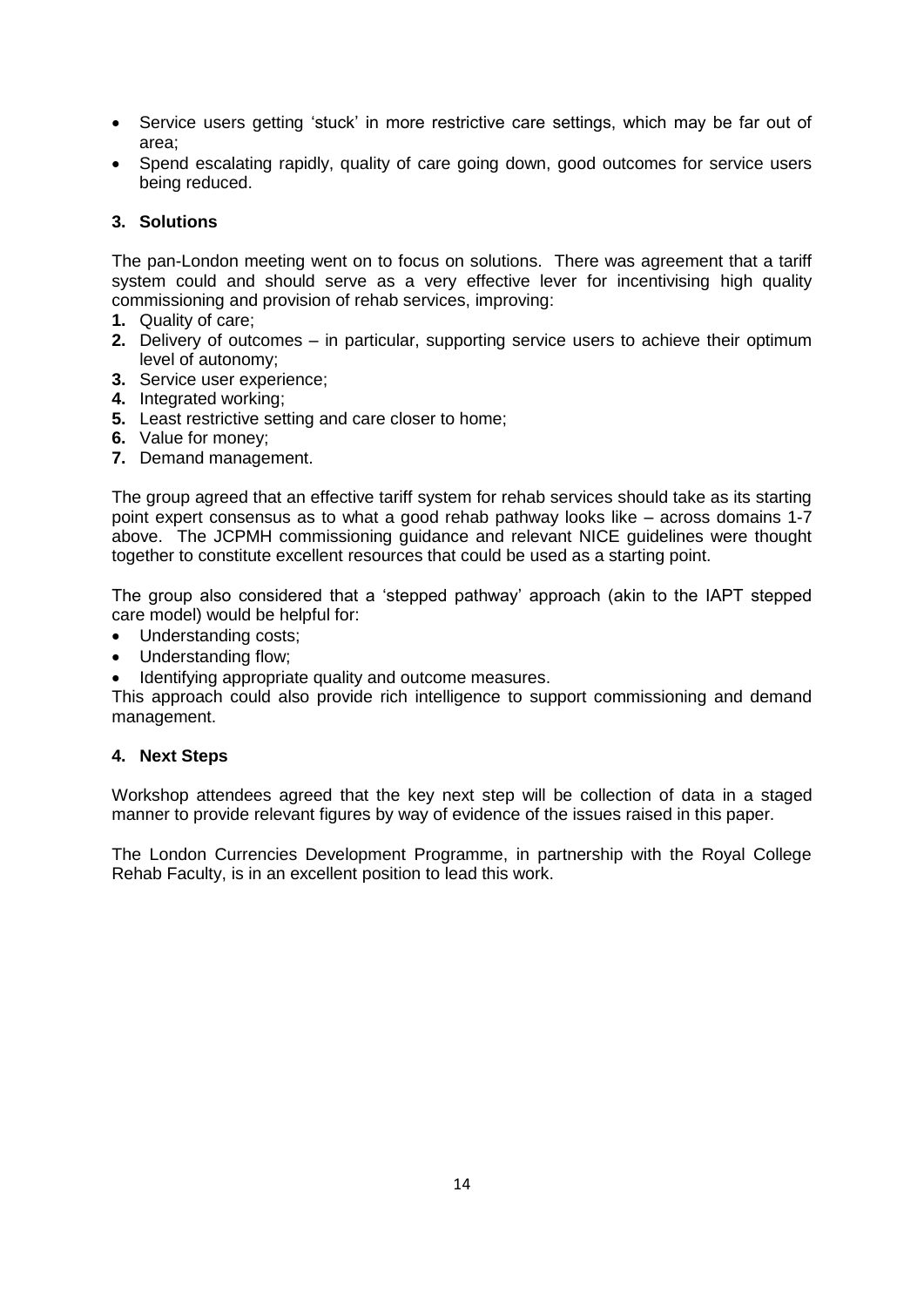## **1. Context: Mental Health Rehabilitation Services**

Mental health rehabilitation (rehab) services specialise in working with people whose long term and complex needs cannot be met by general adult mental health services. Use of health and social care resources by this group can be particularly intensive. This relatively small service user population accounts for 25% of the joint mental health and social care spend; this equates to approximately £1.5bn per annum.

The primary aim of rehab services is to support service users to achieve the highest level of independence they can. This process can, and often does, take a number of years and services are delivered via 'stepped' whole system integrated care pathways – each step representing a further progression towards more independent living. Service users' complex mental health and social care needs are frequently compounded by one or more comorbid conditions, such as physical health and substance misuse problems that complicate recovery.<sup>ii,iii</sup> This group of individuals is far less likely successfully to access timely and appropriate physical healthcare and physical health outcomes are among the worst of the SMI population where there is already a known 20 year mortality gap relative to the general population. Holding a long-term, whole-system integrated pathway view in the planning, commissioning, delivery and evaluation of rehab services is essential to achieving good outcomes and value for money.

The diagram below, taken from the JCPMH Guidance for Commissioners of Rehabilitation Services for People with Complex Mental Health Needs<sup> $\%$ </sup>, describes the components of a whole system rehabilitation pathway:

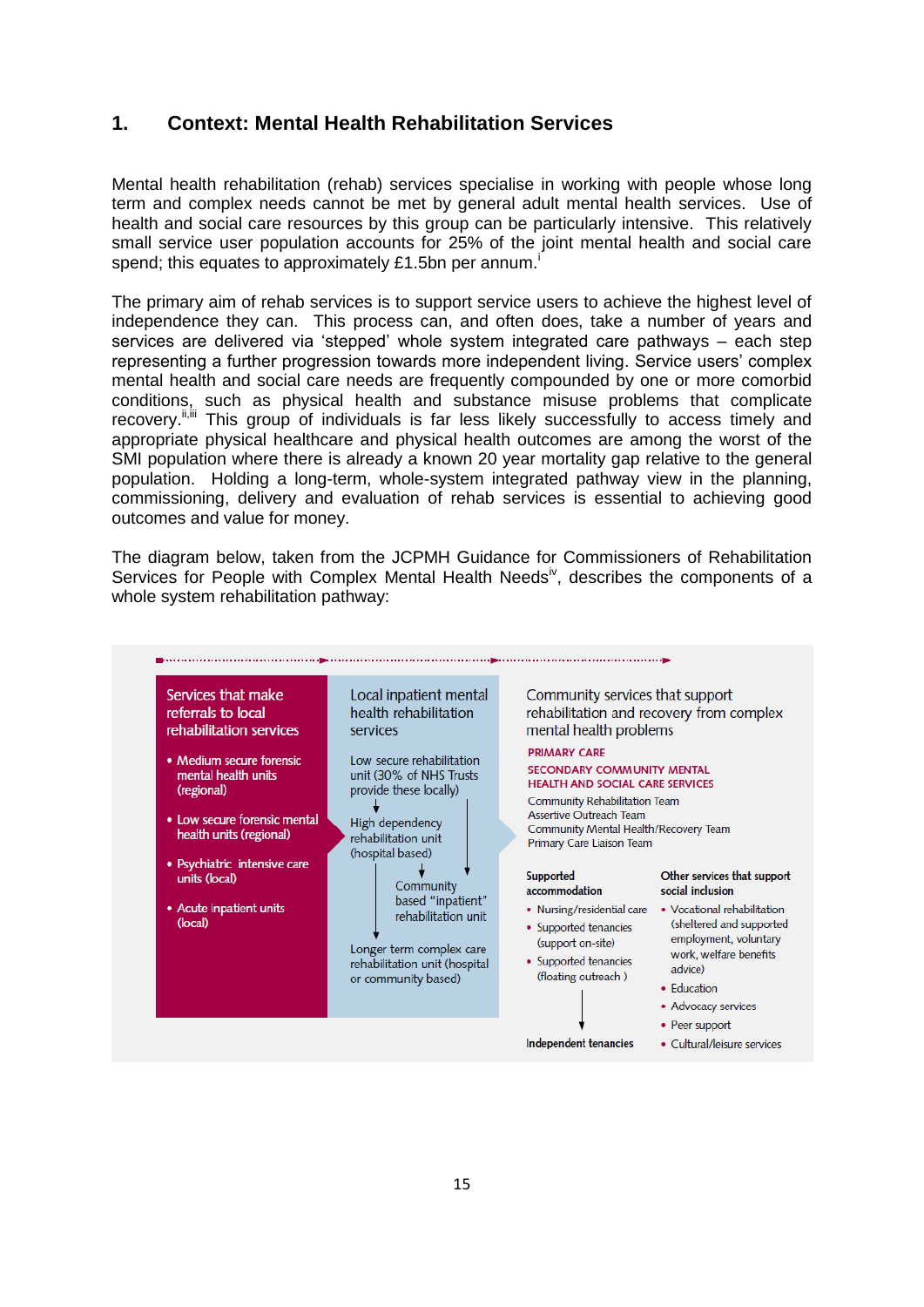Providers within this pathway include:

- NHS secondary mental health care,
- Social care,
- Primary care,
- The independent sector,
- The third sector.

The independent and third sectors provide a considerable proportion of inpatient rehabilitation and residential care services to this group of service users. These are usually described as 'placements' or 'OATS' (out of area treatment). There are instances where NHS secondary mental health providers may act as providers of placements / OATS when they provide inpatient or residential care services to service users from other areas; this is quite common in some larger mental health trusts.

The drive within rehab services is to support service users to progress to ever more independent living. Best practice models involve a 'home team' – often a Community Rehab Team – providing rehabilitation, recovery and a 'placement management' and 'pull through' function whilst a service user is in inpatient or residential care to ensure that interventions are focused on preparation for the next stage of independence. This is particularly important when care is being provided out of area. Out of area placements cost around 65% more than local placements, are socially dislocating for service users and are of variable quality. $v$ 

Responsibility for placement management and pull-through usually sits within the service user's 'home' mental health trust but this is not always the case. A recent pan-London workshop of rehab service leads identified all of the following as likely scenarios:

- **1.** A service user receives inpatient rehab care and community rehab input from the same provider organisation. The community rehab team supports 'pull through' to the next stage of more independent living.
- **2.** A service user receives inpatient rehab care and community rehab input from different organisations. The organisation providing community rehab input provides the placement management and pull-through function.
- **3.** As for 2 but the CCG and / or the Local Authority provides the placement management and pull-through function.

Lengths of stay in high cost inpatient and residential care services are generally far more efficient under scenarios (1) or (2). Sometimes pull-through is further incentivised via

- Delegation of the placements budget to the provider organisation providing the placement management function (sometimes via a lead provider arrangement) and / or
- Risk / reward share arrangements around savings made via 'pull through' from high cost to lower-cost care settings. Savings are frequently invested in developing capacity within lower tiers of care.

However, placement management and pull-through functions are not always commissioned from secondary mental health providers and scenario 3 is not uncommon. This can result in very high spend on inpatient and residential care services as incentives for and expertise in placement management and pull-through are usually not so effectively combined within commissioning organisations.

It is important also to note (with reference to the diagram on page 3), the pivotal role that rehab services play within the mental health system as a whole, particularly in relation to demand management within acute inpatient and forensic mental health settings. For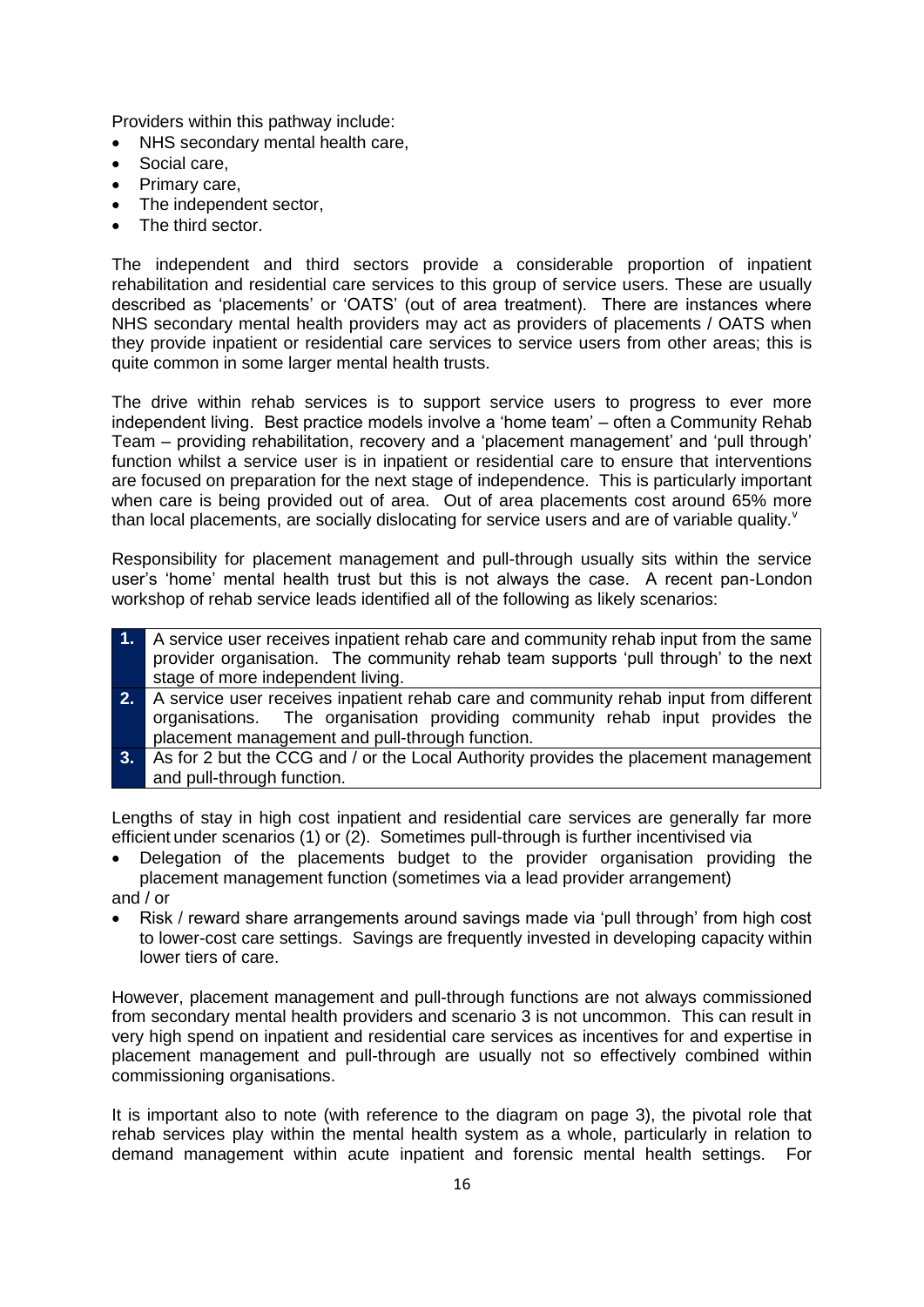example, around 20% of service users in inpatient mental health rehabilitation beds are referred from inpatient secure services<sup>vi</sup>. Ineffective management of flow through the rehabilitation service 'steps' results in huge expense at the very 'top end' of the system as well as impacting significantly on the effective use of acute mental health beds. Getting the configuration of and flow through rehab services right within a local mental health system is absolutely critical to ensuring that the system works.

Given the context within which rehab services operate, it will be of the utmost importance that the Mental Health Tariff implementation approach does not:

- Ignore the complexities described above;
- Incentivise short-term perspectives:
- Disincentivise integrated, whole-systems working
- Disincentivise 'pull-through' the system from forensic and acute services all the way down through the rehab pathway 'steps' to independent living;
- Destabilise rehab pathways that are working well.

Rather, the implementation approach should support and incentivise long-term, evidencebased, whole system integrated-pathway approaches to the planning, commissioning, delivery and evaluation of rehabilitation services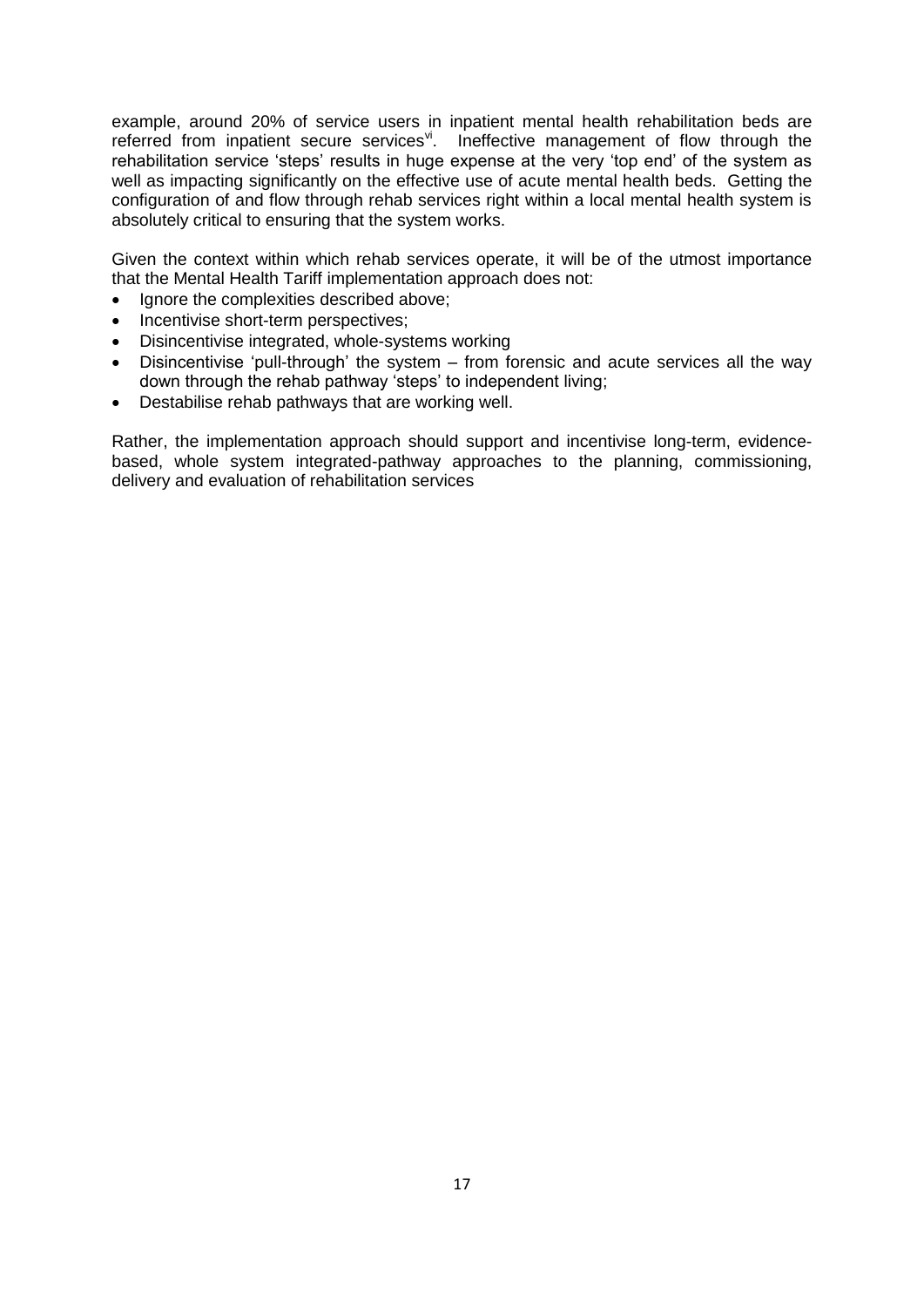## **2. The Current MH Tariff Implementation Approach: Risks to Rehab Services**

A pan-London meeting of mental health rehabilitation clinical and service leads was held at the end of September. The first part of the meeting focused on identification and agreement of the key risks that the current MH Tariff implementation poses to rehab services and whole system pathways. There was clear consensus that the following constitute significant risks:

| <b>Risk</b>                                                                                                                                                                                                                                                                               | <b>Potential Impact</b>                                                                                                                                                                                                                                                                                      |  |
|-------------------------------------------------------------------------------------------------------------------------------------------------------------------------------------------------------------------------------------------------------------------------------------------|--------------------------------------------------------------------------------------------------------------------------------------------------------------------------------------------------------------------------------------------------------------------------------------------------------------|--|
| 1. Average price assumption                                                                                                                                                                                                                                                               |                                                                                                                                                                                                                                                                                                              |  |
| The current Tariff model is predicated upon the untested<br>assumption that cluster will reasonably predict resource<br>use, such that an average price for each cluster day /<br>cluster period can be arrived at.                                                                       | An average price approach is<br>unlikely to be meaningful or<br>workable. Implementation of<br>this approach runs the very<br>real risk of destabilising rehab<br>service providers and<br>potentially resulting in serious<br>failures in care for this<br>vulnerable and high needs<br>service user group. |  |
| Rehab services are very likely to skew this average – for<br>example, the great majority of service users in Cluster 17<br>may be living independently with a weekly visit from an<br>AOT care co-ordinator. However, 10% may be in in a<br>secure rehab unit costing circa £2000 a week. |                                                                                                                                                                                                                                                                                                              |  |
| 2. Definitions of rehab services                                                                                                                                                                                                                                                          | Rehab services 'rebrand'<br>themselves as specialist or<br>forensic to try to ensure better<br>security of funding.                                                                                                                                                                                          |  |
| Different organisations define rehabilitation services<br>differently and lines between rehab, neuro-rehab and<br>forensic services are blurred.                                                                                                                                          |                                                                                                                                                                                                                                                                                                              |  |
| There is a risk firstly that the Tariff clusters may not cater<br>sufficiently for the range of service users receiving<br>'rehab' services.                                                                                                                                              | Service users with more<br>complex and / or challenging<br>needs get 'stuck' in more<br>restrictive care settings.                                                                                                                                                                                           |  |
| There is also a risk, with the average price per cluster<br>approach, that providers of rehab services will be<br>disincentivised from working with service users with more<br>complex needs.                                                                                             | Spend escalates rapidly,<br>quality of care goes down,<br>good outcomes for service<br>users are reduced.                                                                                                                                                                                                    |  |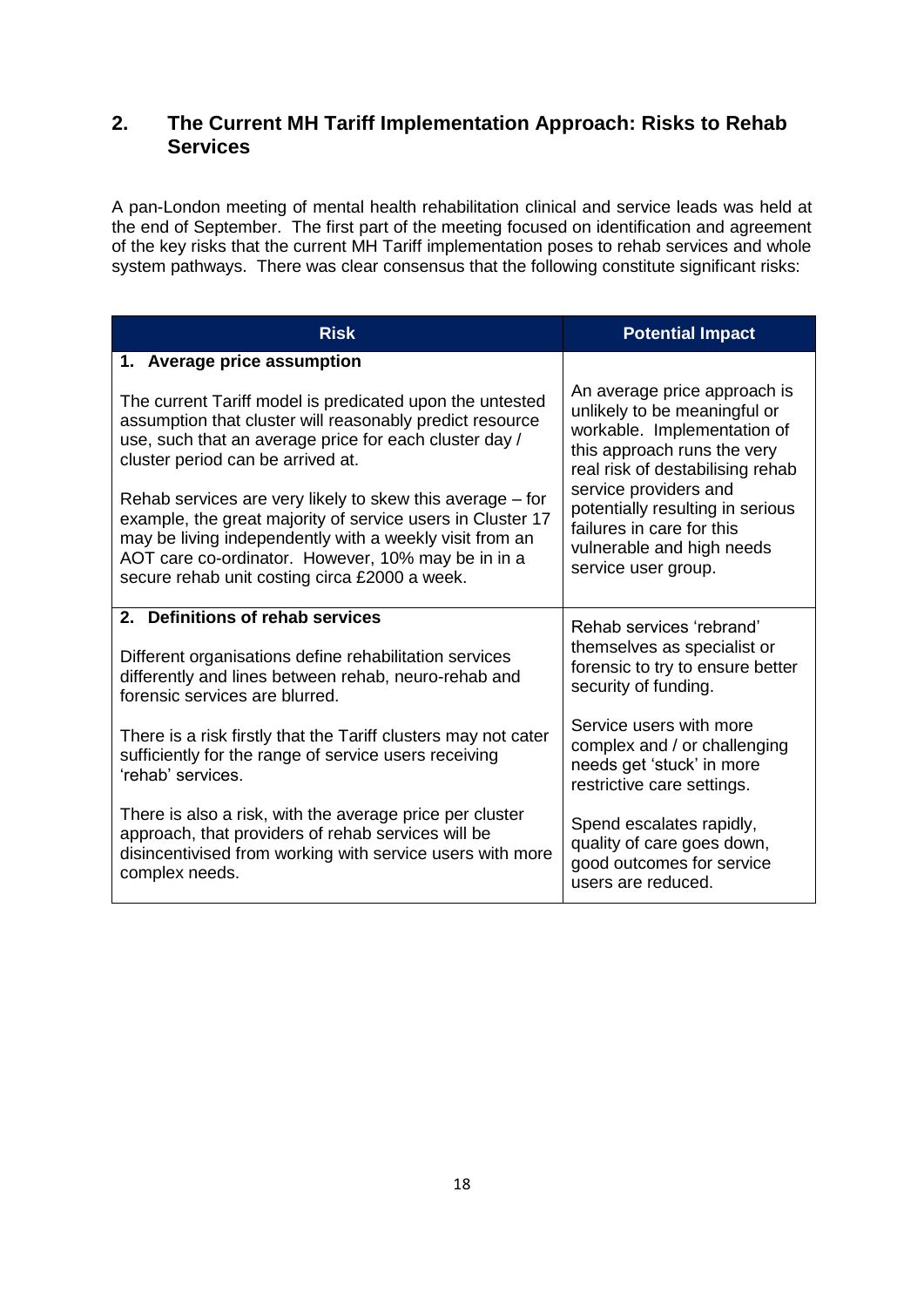| <b>Risk</b>                                                                                                                                                                                                                                                                                                                                                                                                                                                                              | <b>Potential Impact</b>                                                                                   |
|------------------------------------------------------------------------------------------------------------------------------------------------------------------------------------------------------------------------------------------------------------------------------------------------------------------------------------------------------------------------------------------------------------------------------------------------------------------------------------------|-----------------------------------------------------------------------------------------------------------|
| 3. Multiple providers                                                                                                                                                                                                                                                                                                                                                                                                                                                                    |                                                                                                           |
| As described in the previous section, best practice models<br>involve a 'home team' providing a 'placement<br>management' and 'pull through' function while a service<br>user is in inpatient or residential care.                                                                                                                                                                                                                                                                       | Service users get 'stuck' in<br>more restrictive care settings,<br>which may be far out of area.          |
| Where a service user is receiving inpatient care via a<br>placement / OATS arrangement, it will be crucial that both<br>the placement provider and the 'home team' are<br>appropriately reimbursed. Unless lead provider<br>arrangements are in place, this will require unbundling of<br>the tariff.                                                                                                                                                                                    | Spend escalates rapidly,<br>quality of care goes down,<br>good outcomes for service<br>users are reduced. |
| There would also need to be a clear expectation that<br>'home team' input should be funded whenever a service<br>user is in a placement.                                                                                                                                                                                                                                                                                                                                                 |                                                                                                           |
| 4. Clusters do not align well to rehab service<br>pathways                                                                                                                                                                                                                                                                                                                                                                                                                               |                                                                                                           |
| The clusters do not align well either to the whole rehab<br>care pathway or to discrete pathway elements. Cluster                                                                                                                                                                                                                                                                                                                                                                        | Commissioners fail to<br>commission effective rehab<br>service pathways.                                  |
| information will not help or incentivise commissioners to<br>commission effective rehab service pathways that manage<br>demand effectively. This is of very significant concern<br>given that:                                                                                                                                                                                                                                                                                           | Service users get 'stuck' in<br>more restrictive care settings,<br>which may be far out of area.          |
| The rehab population accounts for 25% of the joint<br>annual secondary mental health and social care<br>spend.                                                                                                                                                                                                                                                                                                                                                                           | Spend escalates rapidly,<br>quality of care goes down,<br>good outcomes for service                       |
| Effective demand management within rehab services is<br>٠<br>absolutely critical to effective demand management<br>within forensic and acute inpatient services.                                                                                                                                                                                                                                                                                                                         | users are reduced.                                                                                        |
| 5. Interface with Forensic PbR                                                                                                                                                                                                                                                                                                                                                                                                                                                           |                                                                                                           |
| 20% of service users in rehab beds have 'stepped down'<br>from forensic services. Establishment of a separate set of<br>forensic inpatient tariffs means that neither forensic                                                                                                                                                                                                                                                                                                           | System levers and incentives<br>for 'pull through' are eroded.                                            |
| providers nor rehab providers are incentivised to ensure<br>that forensic service patients are 'pulled through' to less<br>restrictive settings when this becomes appropriate.                                                                                                                                                                                                                                                                                                           | Service users get 'stuck' in<br>more restrictive care settings,<br>which may be far out of area.          |
| This risk is compounded by the separate commissioning<br>arrangements for forensic and rehab services. No single<br>agency will have oversight of the whole local pathway or<br>responsibility for ensuring that demand is managed<br>effectively and least restrictive setting principles actively<br>incentivised. The use of settings not recognised by<br>rehabilitation specialists such as 'locked rehabilitation' (a<br>term used by forensic specialists) further compounds such | Spend escalates rapidly,<br>quality of care goes down,<br>good outcomes for service<br>users are reduced. |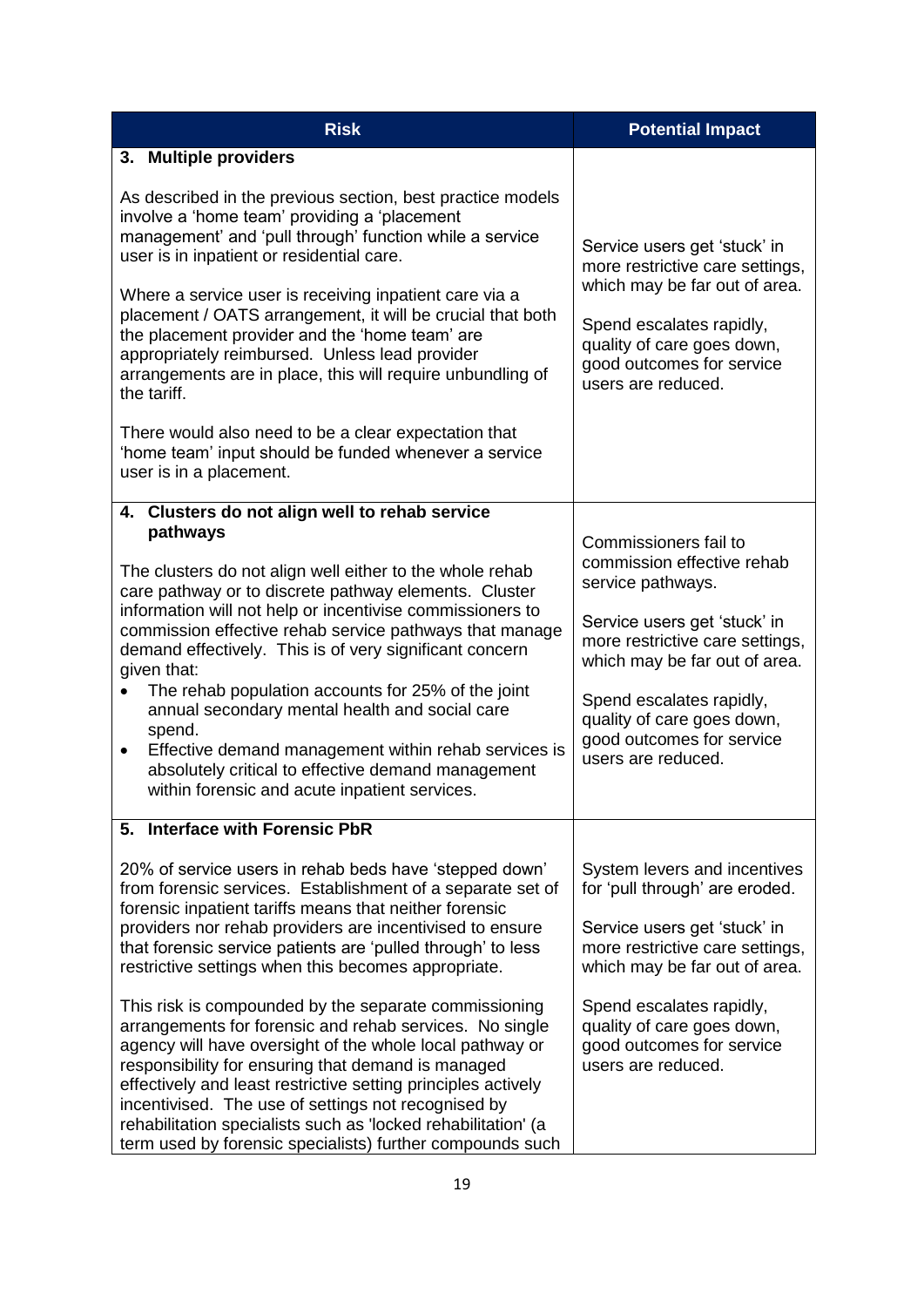| <b>Risk</b>                                                                                                                                                                                                                                                                                         | <b>Potential Impact</b>                                                                                       |
|-----------------------------------------------------------------------------------------------------------------------------------------------------------------------------------------------------------------------------------------------------------------------------------------------------|---------------------------------------------------------------------------------------------------------------|
| discontinuity / potential blocks in the system and lack of<br>local investment in rehabilitation services.                                                                                                                                                                                          |                                                                                                               |
| 6. Integrated services                                                                                                                                                                                                                                                                              | Implementation of MH PbR<br>fails to incentivise care                                                         |
| The current MH tariff model focuses only on the secondary<br>mental health element of provision and funding. This is<br>completely at odds with:                                                                                                                                                    | integrated around the very<br>complex needs of these<br>service users.                                        |
| The fact that rehab service users have complex mental<br>health and frequently, physical health and social care<br>needs. Co-morbid substance misuse is common.<br>The direction of national policy which is clearly stating<br>$\bullet$<br>that services should be integrated around the needs of | Rehab service users continue<br>to suffer the worst physical<br>health outcomes within the<br>SMI population. |
| complex patients and payment and pricing systems<br>should support and incentivise this way of working.                                                                                                                                                                                             | Existing integrated funding<br>arrangements are<br>destabilised.                                              |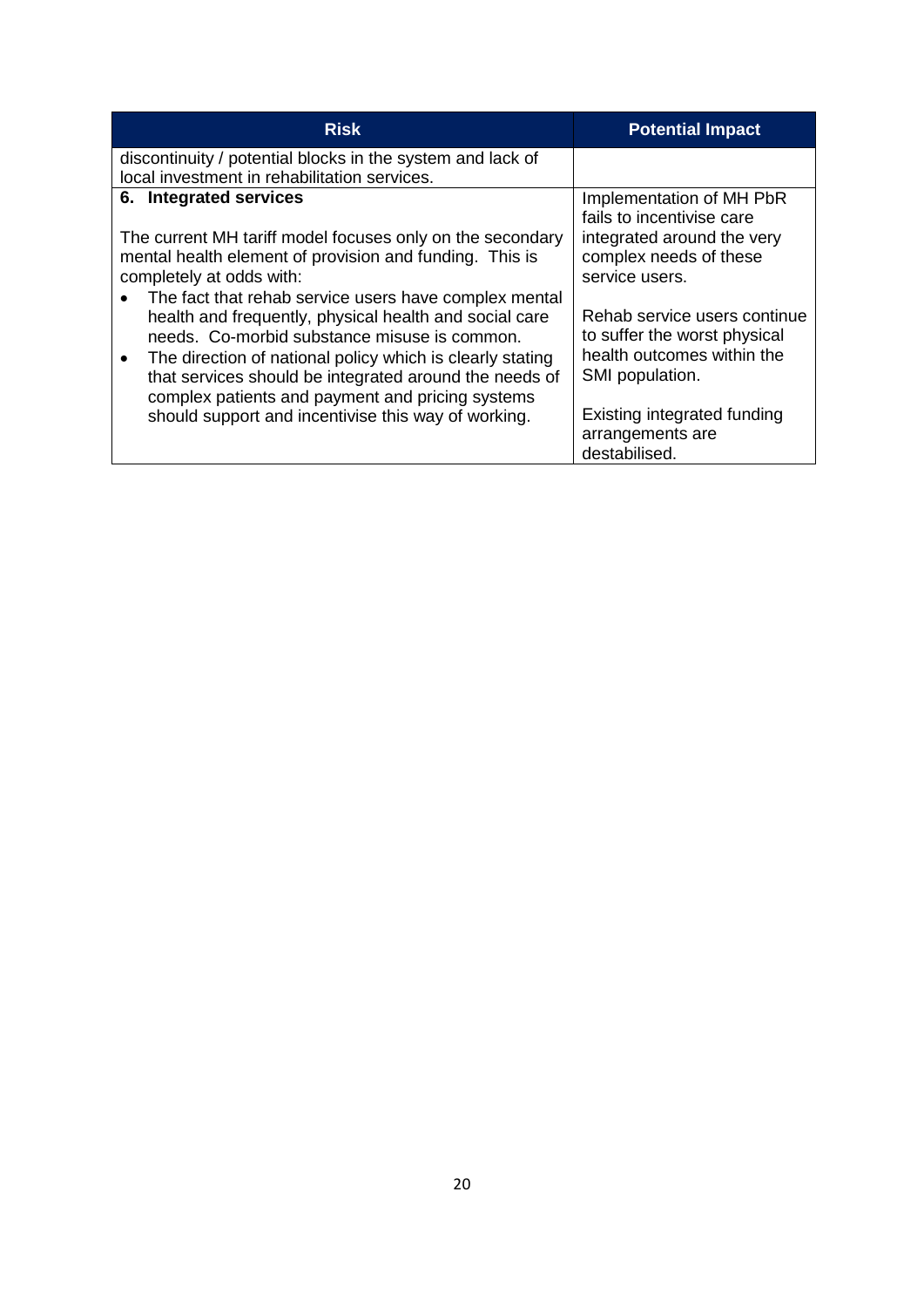## **3. Solutions: Initial Thinking**

The second part of the pan-London meeting focused on solutions. There was agreement that a tariff system could and should serve as a very effective lever for incentivising effective commissioning and provision of rehab services, improving:

- **1.** Quality of care;
- **2.** Delivery of outcomes in particular, supporting service users to achieve their optimum level of autonomy;
- **3.** Service user experience;
- **4.** Integrated working;
- **5.** Least restrictive setting and care closer to home;
- **6.** Value for money;
- **7.** Demand management.

However, the group expressed concern that the current MH PbR model, unless refined, is unlikely effectively to support or drive delivery of these aims.

There was broad agreement that an effective tariff system for rehab services should take as its starting point expert consensus as to what a good rehab pathway looks like – across domains 1-7 above.

It was noted that the JCPMH Guidance for Commissioners of Rehabilitation Services for People with Complex Mental Health Needs, together with the relevant NICE guidelines and quality standards could constitute much of the required expert consensus and maximum effective use should be made of these resources.

It was agreed that it would be helpful to define 'what good looks like' in terms of:

- The required system intelligence (including public health);
- The commissioning approach;
- The pathway;
- Each of the steps of the pathway;
- The pathway management approach.

It was also agreed that a 'stepped pathway' approach (akin to the IAPT stepped care model) would be helpful for:

- Understanding costs;
- Understanding flow;
- Identifying appropriate quality and outcome measures.

i.e. the above could be understood / identified in relation to each pathway step. This approach could provide rich intelligence to support commissioning and demand management. The group considered that a set of tariffs linked to each pathway step, but understood in the context of an 'end-to-end' rehab pathway, could be an excellent 'fit' for rehab services.

## **4. Proposed Next Steps**

The last part of the meeting focused on consideration of next steps. These were then further developed through discussion between leads at CNWL, SLaM and C&I.

It is recommended that steps 1 and 2 are taken forward immediately.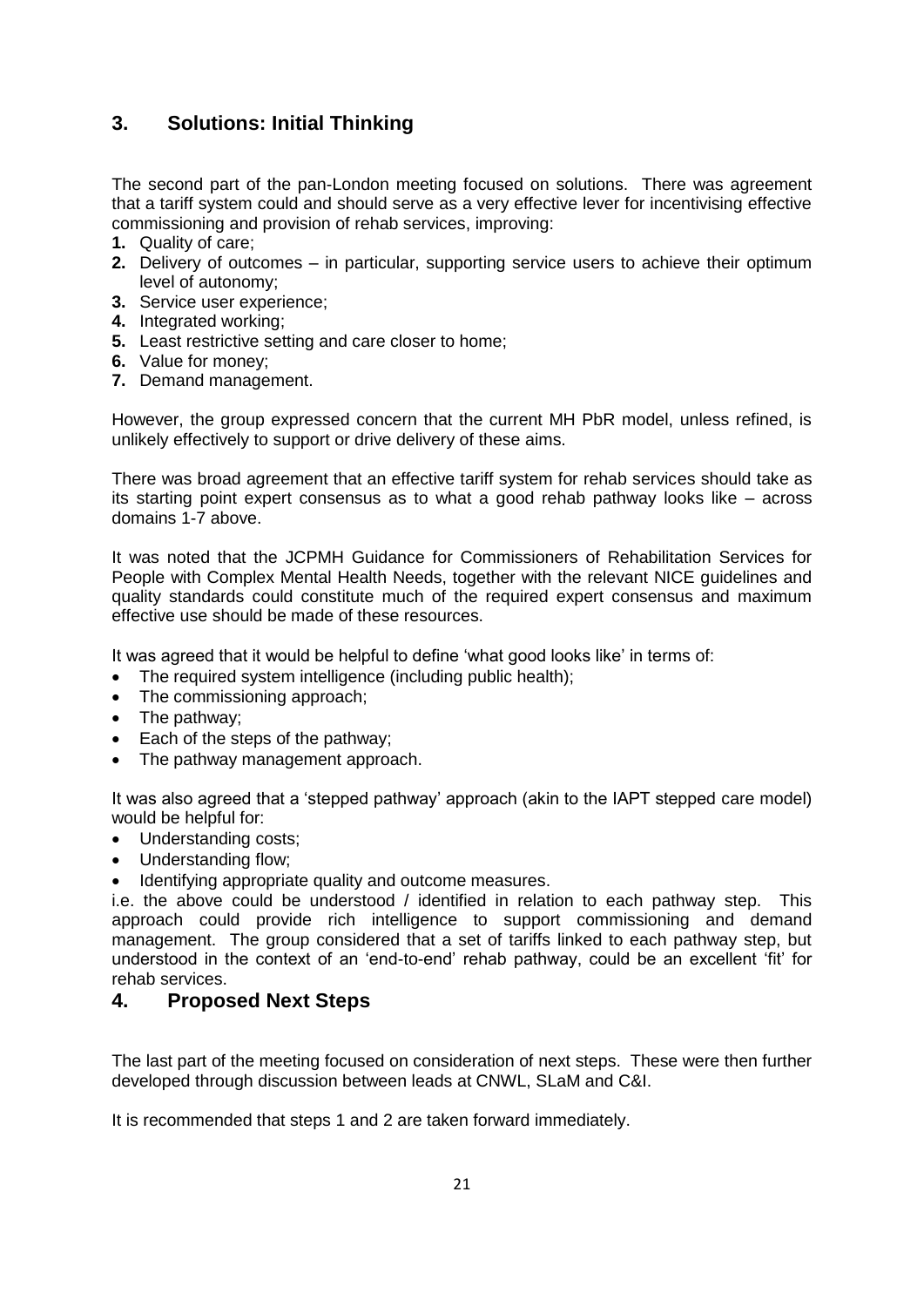| $\mathbf{1}$ . | Conduct initial data collection exercise                                                                                                                                                                                                                                                                                                                              |
|----------------|-----------------------------------------------------------------------------------------------------------------------------------------------------------------------------------------------------------------------------------------------------------------------------------------------------------------------------------------------------------------------|
|                | This would examine, by borough or equivalent, for clusters 0, 8, 11, 12, 13, 16 & 17:<br>The overall number of service users in each cluster<br>$\bullet$<br>The number of rehab service users in each cluster<br>$\bullet$<br>For the rehab population in each cluster, the range of service settings and the<br>$\bullet$<br>average daily cost in relation to each |
|                | The purpose of this exercise would be to demonstrate the 'skewing' effect that rehab<br>services will have on average price                                                                                                                                                                                                                                           |
|                | The proposed data collection templates are attached as an appendix. The intention is<br>to fast-track data collection in three London MHTs (CNWL, SLaM and C&I) and then<br>to consider extending data collection across London and more widely.                                                                                                                      |
| 2.             | Gain agreement from NHS England and Monitor for the London Currency<br>Development Programme, in partnership with the Royal College Rehab Faculty, to<br>lead work to develop the current MH Tariff model so that it better supports high quality<br>commissioning and delivery of rehab services.                                                                    |
| 3.             | Achieve expert consensus on the definition of a best practice rehab pathway (as                                                                                                                                                                                                                                                                                       |
| 4.             | framed in section 3).<br>With support from Monitor and NHSE, refine the current MH Tariff model so that it will<br>better support delivery of the agreed best practice rehab pathway.                                                                                                                                                                                 |
| 5.             | Identify pilot areas to test the refined model.                                                                                                                                                                                                                                                                                                                       |
| 6.             | Finalise the model using the learning from the pilot areas                                                                                                                                                                                                                                                                                                            |
| 7.             | Implement the model in the pilot areas                                                                                                                                                                                                                                                                                                                                |
| 8.             | Develop implementation tools                                                                                                                                                                                                                                                                                                                                          |
| 9.             | Roll the model out across rehab services                                                                                                                                                                                                                                                                                                                              |
| 10.            | Evaluate                                                                                                                                                                                                                                                                                                                                                              |